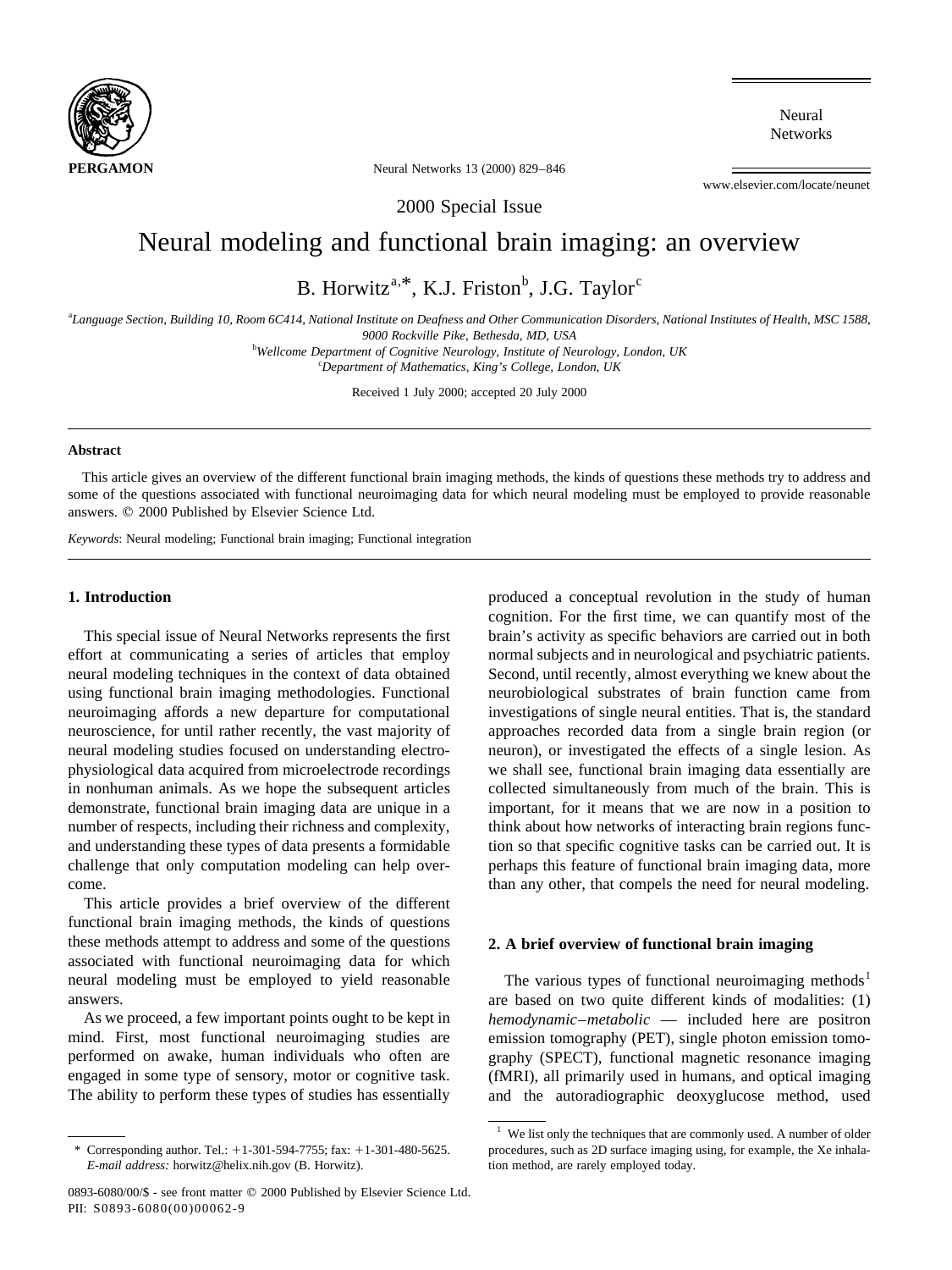mostly in nonhuman animals;<sup>2</sup> and (2) *electric–magnetic* — included in this domain are electroencephalography (EEG) and magnetoencephalography (MEG), both used mostly with human subjects. These two major types of imaging — hemodynamic and electric–magnetic — have fundamentally different characteristics, the most prominent of which are concerned with temporal resolution and the amount and kind of spatial information each provides.

#### *2.1. Hemodynamic–metabolic methods*

The hemodynamic–metabolic methods are based on the hypothesis advanced more than a century ago by Roy and Sherrington (1890) that changes in neural activity lead to changes in both cerebral blood flow and oxidative metabolism. Although the exact cellular mechanisms by which neural activity is coupled to blood flow and metabolism remain uncertain (for reviews, see Jueptner & Weiller, 1995; Magistretti & Pellerin, 1999; Villringer & Dirnagl, 1995), it currently is thought (e.g. Magistretti & Pellerin, 1999) that synaptic activity leads to increased glucose metabolism, primarily to restore ionic gradients. In turn, energy metabolism and cerebral blood flow are linked during normal physiology, even though decoupling may occur under certain pharmacological interventions, or under some pathophysiological conditions.

Whatever the mechanisms, the different hemodynamic– metabolic techniques image various aspects of the blood flow-energy metabolism spectrum, and use these measurements to infer something about local neural activity. PET commonly is used to measure either regional cerebral blood flow (rCBF) or regional cerebral glucose metabolism (rCMRglc), the latter also being the quantity imaged by the autoradiographic deoxyglucose method; fMRI is sensitive to the oxygenation state of blood, as is optical imaging.

#### *2.1.1. Positron emission tomography*

The autoradiographic method for measuring rCMRglc in nonhuman animals, developed by Sokoloff et al. (1977), determines the uptake of radioactive deoxyglucose. This method was modified for use with PET where  $\lceil \sqrt[18]{F} \rceil$ -fluorodeoxyglucose generally is employed as the radiotracer (Phelps et al., 1979; Reivich et al., 1979). With PET, it is also possible to measure rCBF (Herscovitch, Markham, & Raichle, 1983; Raichle, Martin, Hercovitch, Mintun, & Markham, 1983). Although some human cognitive studies that evaluate rCMRglc have been performed (e.g. Gur et al., 1983), most measure rCBF.

PET dominated the field of functional neuroanatomy from the early 1980s until the mid-1990s. The method works by detecting the coincident gamma rays produced by the annihilation of positron–electrons pairs. PET has greater spatial and temporal resolution, as well as greater sensitivity, than does SPECT (which detects single gamma rays produced by gamma emitting radioligands; SPECT has the virtue, however, that an on-site cyclotron is not needed because radioligands can be purchased commercially). Detecting the coincident gamma rays allows one to determine the line along which the radioactive decay occurred. Following the administration of a positron-emitting radionuclide, an image of the distribution of radioactivity in the organ of interest (e.g. brain) is generated by combining the coincidence detection of the annihilation gamma rays with the reconstruction algorithms of computed tomography. The spatial resolution of PET generally is between 5 and 10 mm.

One method commonly used for measuring rCBF with PET involves the bolus injection of  $H_2$ <sup>15</sup>O. Because <sup>15</sup>O has a half-life of 123 s, multiple scans (e.g. 6–12), each representing a different cognitive condition, can be performed in the same scanning session. Thus, the subject can act as his own control, and because the time between injections for rCBF is about 10–15 min, the subject can remain fixed in the scanner, allowing comparisons between scans to be made on a voxel-by-voxel basis (e.g. Fox, Mintun, Reiman, & Raichle, 1988; Friston, Frith, Liddle, & Frackowiak, 1991; Friston et al., 1995). Another advantage of PET using  $H_2^{15}O$  to measure rCBF concerns the time interval over which data are collected. These imaging techniques assume that rCBF or rCMRglc is in a relative "steady-state" during the scanning session, and what is observed is the time-integrated activation of a set of neural circuits over the period of the study. For rCBF, the time interval is about 20 s–1 min, depending upon the precise technique used, whereas for rCMRglc, it is about 30 min.

#### *2.1.2. Functional MRI*

In the past 5 years fMRI has developed into the most prominent method used for functional brain imaging. $3$  The signal most commonly measured is the change in blood oxygenation and blood volume resulting from altered neural activity; this technique is called BOLD — blood oxygenation level-dependent contrast (Kwong et al., 1992; Ogawa et al., 1992). Deoxygenated hemoglobin acts as an endogenous paramagnetic contrast agent. Increased blood flow reduces the local concentration of deoxygenated hemoglobin

<sup>&</sup>lt;sup>2</sup> The distinction we make between those techniques performed on humans and those used with nonhumans has become increasing blurred in the last few years; all the techniques used in humans also have started to be employed in primates and other mammalian preparations; likewise, imaging of intrinsic optical signals has been used on human subjects undergoing neurosurgical procedures.

The use of PET to image human cognition retains somewhat of an advantage over fMRI in certain situations. Subject movement in the scanner can be a greater problem for fMRI than for PET. Thus, it can be more difficult to study some patient groups using fMRI than using PET. The same is the case for language production studies. Because the gradient coils used with fMRI can be quite noisy, auditory studies also are more difficult with fMRI than with PET. Moreover, some parts of the brain, particularly the ventral portions of the temporal and frontal lobes, are affected by large magnetic susceptibility artifacts, resulting in a loss of fMRI signal. Finding ways to work around these problems is an active area of research (Howseman & Bowtell, 1999).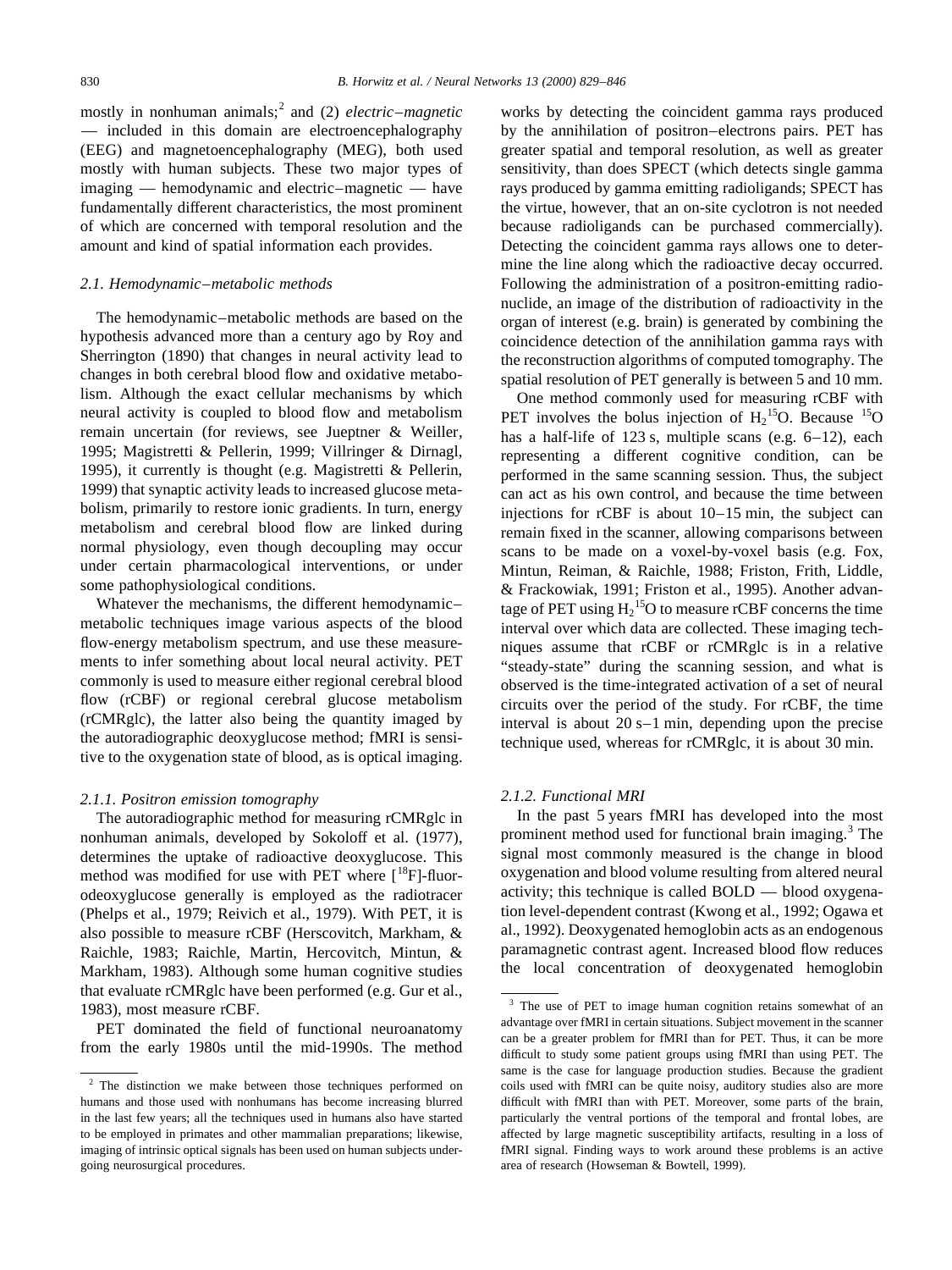

Fig. 1. Examples of block and event-related fMRI designs. (Left) Block design. Subject, during separate 34 s fMRI scans (one volume acquired every 1.7 s), listened to words presented at the rates of either 60 (green) or 30 wpm (red). The fitted peri-auditory responses (lines) and adjusted data (dots) are shown. The solid bar denotes when words were presented. Results show greater activity for the higher presentation rate. (Right) Event-related design. Same subject as in the block design listened to single words presented once every 34 s (small black bar at bottom shows when the word was presented). Shown are the adjusted fMRI data and the fitted response. Shown at the top is a map of the statistically significant event-related responses displayed on a T1-weighted structural MRI slice. A strong activation in the left peri-auditory area is visible. (Adapted from Friston, 1997c.)

causing an increase in the MR signal on a  $T2^*$ -weighted image (Ogawa et al., 1993; for reviews, see Howseman & Bowtell, 1999; Turner, 1995). These signals, which require no injections of contrast media, can be detected using conventional MRI scanners, although special hardware (i.e. fast gradient coils) are needed. fMRI has a spatiotemporal scale of about 1–3 mm and one or more seconds. The lower limits on the *effective resolution* of fMRI are physiological, being imposed by the spatio-temporal organization of evoked hemodynamic responses (2–5 mm and 5–8 s). To a first approximation one can think of the observed hemodynamic response as a smoothed version of the underlying neural activity.

Cognitive studies employing fMRI can be performed in two ways: (1) in block designs, which are analogous to the way PET studies are performed, either epochs of related stimuli are presented, or else a continuous task is performed during the scan; the ensuing signal is interpreted as a brain-state dependent measure; (2) in event-related designs, responses to a single type of stimulus can be measured by averaging the responses to multiple presentations, analogously to evoked potentials in electrophysiology (see below) (for reviews, see D'Esposito, Zarahn, & Aguirre, 1999; Josephs & Henson, 1999; Rosen, Buckner, & Dale, 1998).

An example of a typical block design study is presented in Fig. 1. Shown are fMRI data acquired from a single subject using echo planar imaging  $(EPI)^4$  (Friston, 1997c). A single brain volume was obtained every 1.7 s. In one block, the subject listened to words presented at the rate of 60 words per minute (wpm) for 34 s, while in another 34 s duration block, the words were presented at the rate of 30 wpm. Blocks were separated by periods of rest. Fig. 1 (left) shows the adjusted data (dots) and the fitted responses to each condition (30 and 60 wpm) in left peri-auditory cortex, demonstrating that there is more neural activity for the higher stimulus presentation rate. An event-related design is shown in Fig. 1 (right), where the fMRI data were acquired from the same subject while listening to single words presented once every 34 s. Fig. 1 (top) shows a map of the statistically significant event-related responses displayed on a T1-weighted structural MRI slice; a strong activation is seen in the left peri-auditory region.

<sup>4</sup> One of the significant technical developments that made fMRI possible for cognitive studies was EPI (Mansfield, 1977), which allowed one to collect fMRI signals very quickly; with this technique, data from a single slice can be acquired in about 50 ms (Howseman & Bowtell, 1999).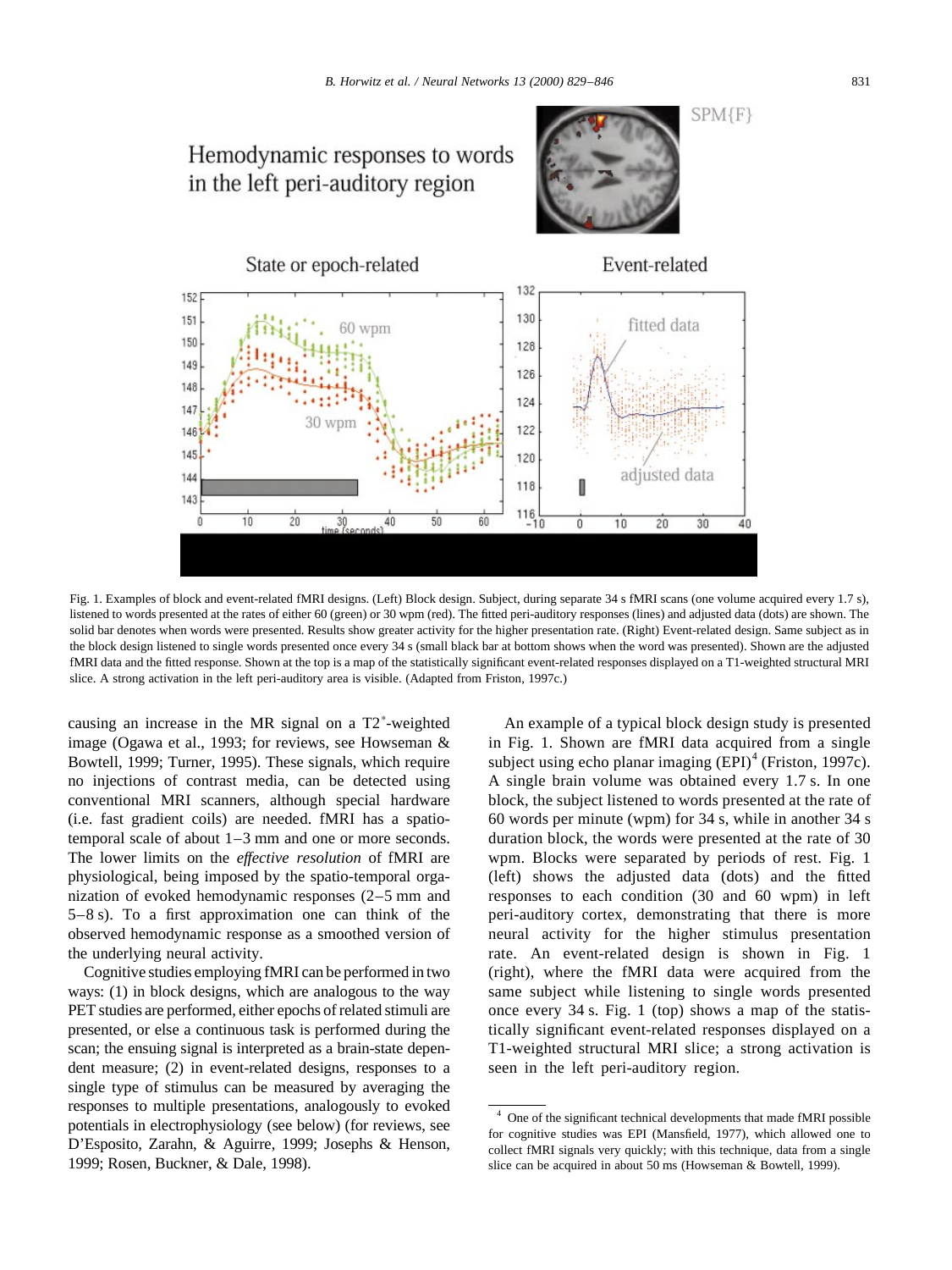#### *2.2. Electric–magnetic methods*

The second major type of functional brain imaging measures either the electric or magnetic fields associated with neural activity (for reviews, see Gevins, Smith, McEvoy, Leong, & Le, 1999; Picton, Lins, & Scherg, 1995; Rugg, 1999). The oldest functional neuroimaging methods applied to humans were those that recorded electrical activity from the scalp. Included in this category are EEG, which are continuous recordings lasting tens of seconds to minutes, and event-related potentials (ERPs), the electrical responses to specific cognitive stimuli; ERPs typically correspond to about a second's worth of neural activity. Researchers also have been able to record the magnetic fields generated by the electric current flows related to neural activity, giving rise to the use of magnetoencephalography (MEG) to study cognitive function (for detailed reviews of these methods, see Gevins et al., 1999; Hamalainen, Hari, Ilmoniemi, Knuutila, & Lounasmaa, 1993; Hari, 1996; Roberts et al., 1998; Taylor, Ioannides, & Mueller-Gaertner, 1999; Wikswo, Gevins, & Williamson, 1993). These techniques produce signals with a temporal resolution in the millisecond range, which is comparable to that at the neuronal level.

Many ERP studies have used a standard set of scalp electrodes (standard in the sense of number, 19 (called the 10– 20 system), and location on the scalp). Sources of electrical activity spread by volume conduction in the brain, skull and other tissues to these scalp electrodes, resulting in an electric potential at a skull location that is summed from widely distributed electrical sources in the brain. In the last few years, there has been increased use of larger electrode arrays (e.g. 122 channels: Gevins, Le, Brickett, Reutter, & Desmond, 1991) and spatial signal enhancing algorithms, leading to much less spatial blurring.

The electrical activity associated with neuronal function results in the generation of very small magnetic fields that can be measured using detectors such as superconducting quantum interference devices (SQUIDs). Current MEG whole-head machines may employ 148 or more measuring coils.

Because a single ERP/MEG response has a small magnitude compared to the background EEG/MEG noise, signal averaging techniques are used to increase the signal-tonoise ratio. The net effect is that an ERP/MEG waveform represents the average over a number of trials (often between 20 and 50) (Picton et al., 1995). As mentioned above, this event-related approach has recently been applied to fMRI data.

A number of techniques exist that attempt to use the distribution of scalp-recorded electrical or magnetic activity to infer the location of the sources (often represented as simple electric or magnetic dipoles) that give rise to this activity. This effort is nontrivial because of what is called the inverse problem: there is no mathematically unique solution to the problem of determining the number and location of dipoles that could produce the measured surface distribution of activity (Nunez, 1990). Furthermore, except for the simplest paradigms, multiple sources need to be located because complex cognitive tasks are likely to be mediated by networks of interacting brain regions. In the last few years, research has focused on using anatomic and physiologic constraints, some obtained by PET or fMRI, to aid in dipole localization (e.g. Dale et al., 2000; Heinze et al., 1994; Toro, Wang, Zeffiro, Thatcher, & Hallett, 1994), although there are a variety of problems that make this difficult to do (for a discussion, see Rugg, 1999). Nonetheless, at present the electric–magnetic functional imaging methods yield, at best, high temporal resolution data at a few well-defined brain locations, whereas the hemodynamic–metabolic methods produce low temporal resolution data simultaneously everywhere in the brain, but with a spatial resolution of a few millimeters. One of the main challenges in functional brain imaging is to bridge the information provided by these two methodologies, and this is certainly one area where computational neuroscience may play a central role (Horwitz & Sporns, 1994; Taylor, Krause, Shah, Horwitz, & Mueller-Gaertner, 2000).

# *2.3. Functional brain imaging: what are the questions usually asked?*

The major questions usually asked of the hemodynamic methods center on identification of the brain regions involved in mediating a specific brain function. The electric–magnetic methods have excellent temporal resolution, but since their ability to provide good spatial information is poor, the major questions they used to address concern the temporal dynamics of different sensory, motor and cognitive functions.

# *2.3.1. Data analysis paradigms for the hemodynamic methods*

Two fundamental assumptions, each of which leads to a different data analysis strategy, govern how functional brain imaging data are used to make inferences about which brain regions are involved in particular cognitive and sensorimotor functions. The first, which leads to what has been called the subtraction paradigm (Horwitz, 1994) hypothesizes that different brain regions are engaged in different functions (i.e. computations). This notion, called functional specialization (Friston, 1997c; Zeki, 1990), is the predominant assumption used by most working neuroscientists today. In PET/fMRI studies, this assumption is implemented by comparing the functional signals between two (in its most simple formulation) scans, each representing a different experimental condition (Posner, Petersen, Fox, & Raichle, 1988). The loci of the large differences in signal between the two presumably delineate the brain regions differentially involved in the two conditions. An example of this approach was given by the block design fMRI study illustrated in Fig. 1 (Friston, 1997c). There the tasks of interest were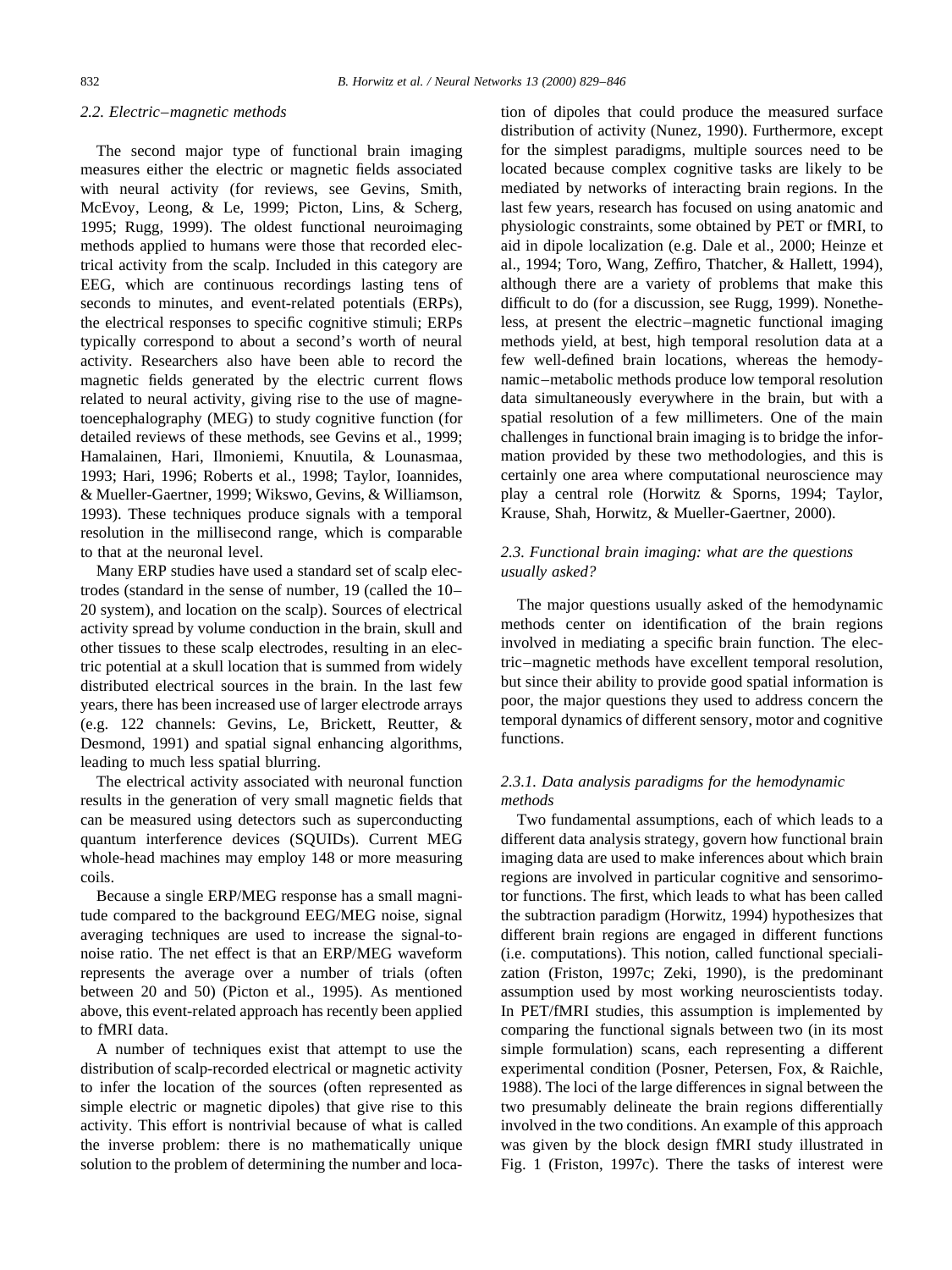listening to words at two different presentation rates (60 and 30 wpm, respectively). The results demonstrated that left peri-auditory cortex had greater activity for the higher presentation rate than for the lower, and that both resulted in higher activity in this region when compared to rest.

Quite sophisticated experimental designs can be handled, especially using fMRI. Their analysis requires a number of steps involving image processing and statistical evaluation. One commonly used method, Statistical Parametric Mapping (Friston, 1997a) consists of modules for: (1) executing various image preprocessing steps (e.g. correcting for head movement); (2) mapping individual images into a common anatomical space (usually referred to as Talairach space, since it is based on the stereotactic atlas of Talairach and Tournoux (1988)), thus allowing intersubject averaging on a voxel-by-voxel basis; (3) using the general linear model to perform univariate statistical tests at each brain voxel; and finally (4) making statistical inferences about the observed responses using distributional approximations from the theory of Gaussian fields (Friston et al., 1995; Worsley, 1994).

The second assumption leads to what has been termed the covariance paradigm (Horwitz, 1994) and rests on the notion of functional integration (Friston, Frith, Liddle, & Frackowiak, 1993; Gerstein, 1970). The assertion here is that the task represented by an experimental condition is mediated by a network of interacting brain regions, and that different tasks correspond to different functional networks. Thus, by examining the covariance in brain activity between different brain areas, one can infer something about which areas are important nodes in the network under study, and how these nodes are functionally connected. Because functional neuroimaging methods generally obtain data simultaneously from multiple brain regions, they are ideal and essentially unique for use with the covariance paradigm. These two ways of looking at functional neuroimaging data complement one another; both are necessary to thoroughly understand the functional imaging data resulting from any experiment.

In PET/fMRI studies, the quantity that is determined using the covariance paradigm is called the functional connectivity (Friston, 1994), and it corresponds to the interregional covariance or correlation in functional activity within a specific cognitive task (Horwitz et al., 1992a) (note: because PET and fMRI generally are spatially smoothed, we can think of a single voxel as representing a region, since it represents the activity in a local area around it). Fig. 2 shows an example of the use of the covariance paradigm to evaluate the functional connectivity between rCBF in a single reference voxel and rCBF in all the other voxels in the brain. The data shown come from a PET/rCBF study (Horwitz, Rumsey, & Donohue, 1998) in which 17 normal subjects (in the task under consideration) pronounced pseudowords while being scanned. The reference voxel is located in the left angular gyrus. In agreement with the classic neurologic model for reading, which is

based on studies of patients with acquired reading disorders (i.e. alexia), rCBF in the left angular gyrus shows strong functional connectivity with rCBF in visual association areas in occipital and temporal cortex, and with rCBF in language areas in superior temporal and inferior frontal cortex. In contrast, these strong functional connections are absent in subjects with developmental dyslexia, which led to the conclusion that dyslexia is characterized by a functional disconnection of the angular gyrus that mirrors the anatomical disconnection seen in alexia.

The example just given shows the functional connectivity between a single reference voxel and all other brain voxels. Of course, one is often interested in the correlational structures that characterize the functional connectivity amongst all brain voxels for multiple cognitive conditions. A number of ways for obtaining these have been developed, including principal components analysis (e.g. Friston et al., 1993; Lagreze et al., 1993), multidimensional scaling (e.g. Friston, 1994), and the method of partial least squares (McIntosh, Bookstein, Maxby, & Grady, 1996). A discussion of these methods for characterizing distributed functional systems in PET/fMRI data can be found in Friston (1997b).

#### *2.3.2. Analysis of EEG/MEG data*

As stated before, the high temporal resolution of EEG/ MEG data leads naturally to using these techniques to answer questions about the timing of cognitive processes. Moreover, the amplitude of a specific waveform may differ between experimental conditions or groups, suggesting that the condition or groups utilize different cognitive processes. Both timing differences and amplitude differences can refer either to the scalp recorded fields, or to dipole sources that have been localized to specific brain locations.

We shall use three language studies to illustrate these points. Hagoort, Brown, and Osterhout (1999) review the various ERP components that are related to how sentences are parsed by the human brain. One such component is the N400, a negative potential that peaks about 400 ms following the presentation of certain stimuli, whose amplitude is increased when the semantics of the word eliciting it is inappropriate for the context of the sentence (Kutas & Hillyard, 1980). For example, the last word of the sentence "I eat peas using a feather" would generate an N400, whereas the last word of the sentence "I eat peas using a fork" would not. Some have interpreted the N400 as representing the manipulation of the semantic fit between the word and the sentence in which it is found. The N400 generally is largest for the scalp electrodes over posterior brain locations.

Differences in latency of a waveform, not amplitude, can distinguish the processing of different types of word. As Hagoort et al. (1999) show, closed-class words (e.g. nouns, adjectives, verbs) elicit a slightly earlier N280 (a negative ERP peaking about 280 ms after word presentation) than do open-class words (e.g. prepositions, conjunctions, articles). The effect is largest over left anterior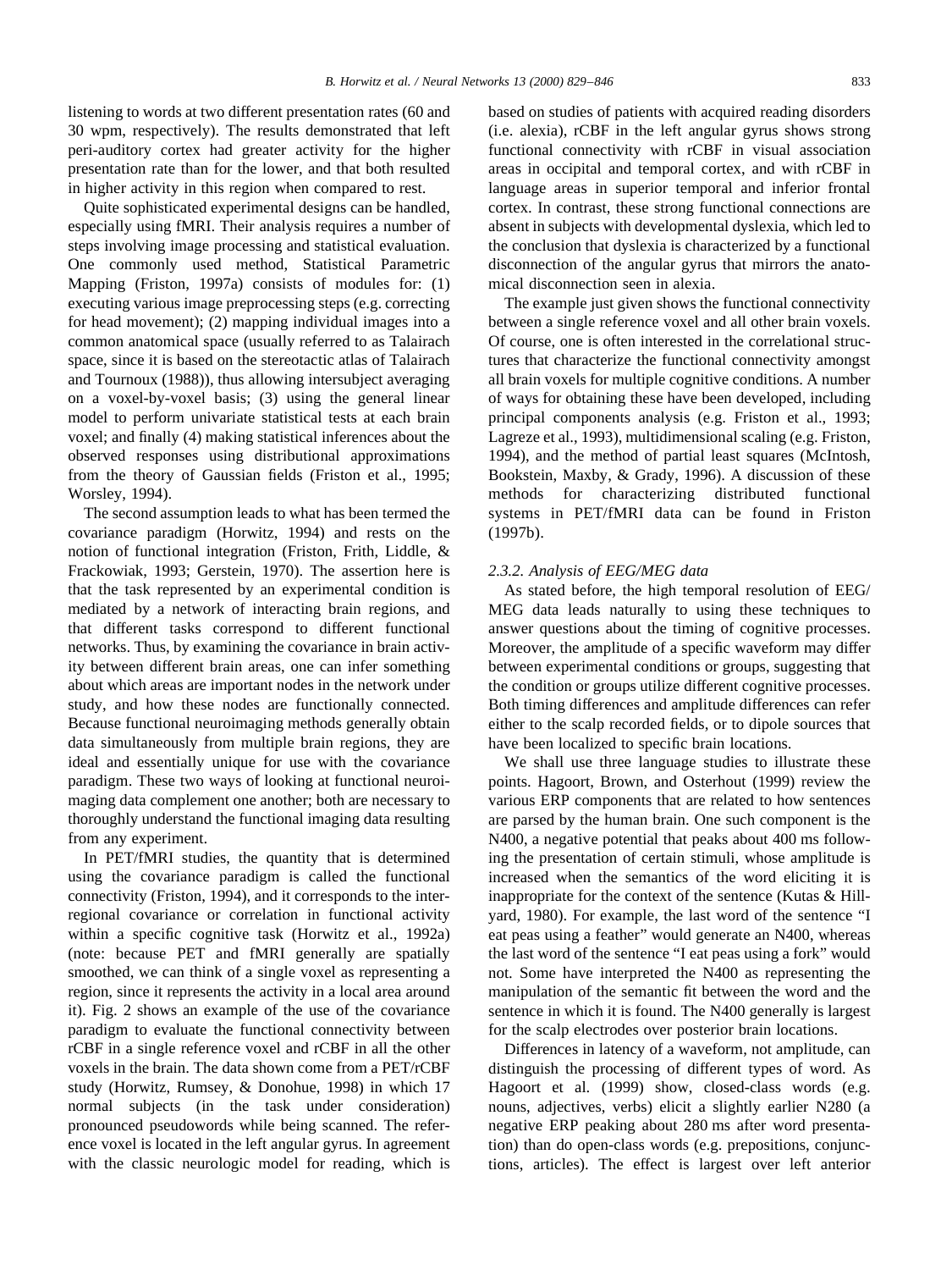



**Dyslexic Subjects** 





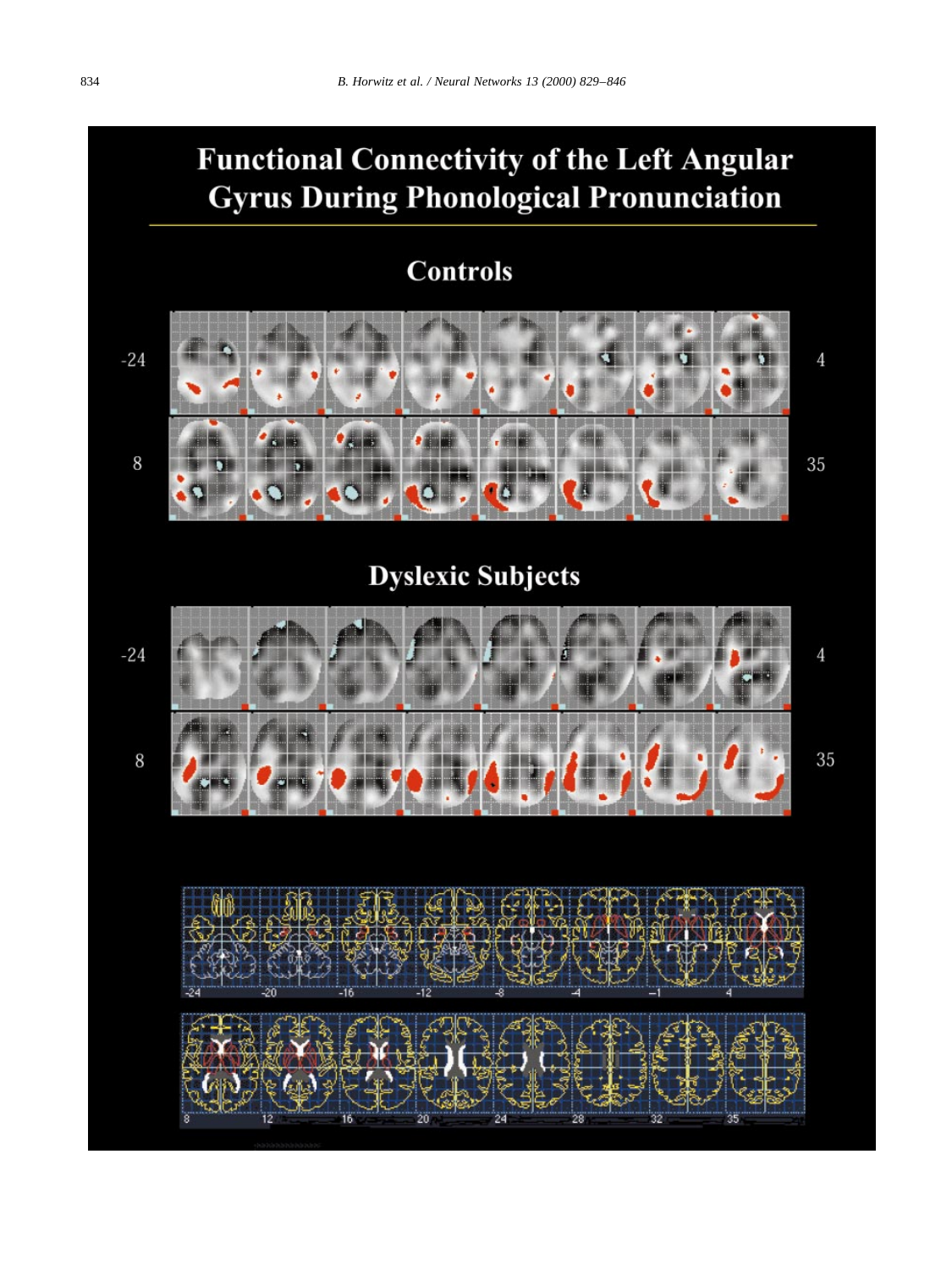# **MEG Study of Visual Word Processing**



Fig. 3. Example of an MEG study. Shown are magnetic responses to visually presented words from 100 ms before stimulus onset to 800 ms after it (the responses from detectors in a helmet are shown from above, but flattened onto a plane) in a single control subject. The data were modeled by seven equivalent current dipoles, identified at distinct latencies and shown on the brain drawings (lower right); each dot represents the location of the dipole, each tail the direction of current flow. The amplitudes of these sources as a function of time are shown on the right. (From Salmelin et al., 1996, used with permission.)

electrode locations. The interpretation of what this latency difference means is still at issue, although the results do suggest it may be attributable to differences in how open and closed-class words are processed syntactically.

We now discuss an MEG study of visual word processing by Salmelin, Service, Kiesila, Uutela, and Salonen (1996) in which normal and dyslexic readers passively viewed single words while being scanned with a whole-head MEG system that employed 122 SQUID sensors. The magnetic signals were used to determine the brain locations, orientations and magnitudes of dipole current sources. A number of distinct dipoles were identified, some of which had different latencies of onset (see Fig. 3). One particularly noteworthy finding concerned a dipole in the left temporo-occipital area, where control subjects showed a strong activation about 180 ms following word presentation. The dyslexic subjects, on the other hand, either failed to demonstrate this activation, or else if they did, it was with a slowly increasing late response. Interestingly, this left temporo-occipital region is an area found by Horwitz et al. (1998) to have strong functional connections with the left angular gyrus in normal readers, but not in dyslexics (see Fig. 2).

Finally, we should mention that EEG/MEG data can also be evaluated by methods that examine something akin to the functional connectivity measures that were discussed for PET/fMRI. Assessing functional connectivity between different cortical regions by evaluating the cross-correlation between scalp electrodes has a long history (e.g. Adey, Walter, & Hendrix, 1961; Barlow & Brazier, 1954; Gevins et al., 1985; Livanov, 1977), and a variety of techniques

Fig. 2. Example of functional connectivity analysis for PET. Shown are the correlation coefficients (functional connectivity) between rCBF in a reference voxel in the left angular gyrus and rCBF in all other brain voxels in control (top) and dyslexic (middle) subjects during the pronunciation of visually presented pseudowords. At the bottom are modified drawings of the corresponding axial slices from the Talairach atlas (1988) (the left side of the brain is on the left side of each image; the top of each image is the front of the brain). The numbers at the sides of each row correspond to the distance (in mm) above or below the intercommisural plane. The reference voxel is denoted by the black dot on the 24 mm slice. The intensity level (gray scale) corresponds to the value of the correlation coefficient (the whiter the scale, the more positive the correlation), with significantly large positive correlations shown in red and large negative correlations in cyan. Results show strong positive correlations between rCBF in the left angular gyrus and rCBF in visual association regions and in language regions in temporal and frontal cortex in controls, but not dyslexic subjects. (Adapted from Horwitz et al., 1998.)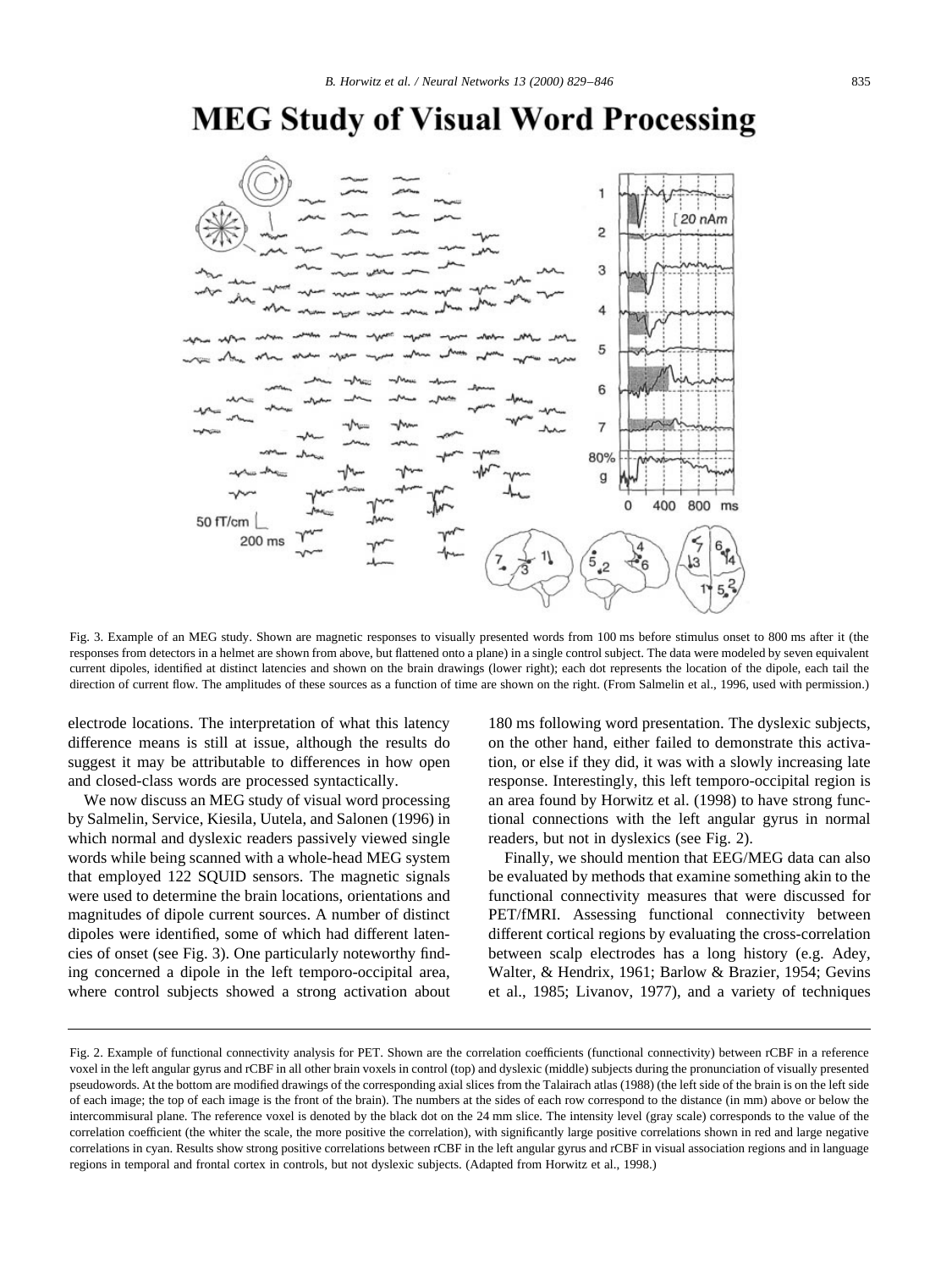have been used. Different methods focus on correlating various features of the spatiotemporal waveforms associated with electric–magnetic activity. For example, one commonly used approach evaluates the coherence, which is simply the correlation between EEG signals at different scalp sites in the frequency domain (e.g. Pfurtscheller & Andrew, 1999). The amplitude of an EEG signal is thought to provide a measure of the amount of synchrony of a localized neural population within range of the scalp electrode. Coherence, on the other hand, reflects the dynamic functional interrelation between spatially separated electrode sites, and is assumed to correspond to synchronized activity between electrical activity in distinct brain regions. Because neural activity is quite dynamic, methods also have been developed to examine coherence (Andrew & Pfurtscheller, 1996) or temporal covariance (Gevins et al., 1985, 1999; Gevins & Bressler, 1988) for individual trials.

We give two examples to illustrate these approaches. Weiss and Rappelsberger (2000) evaluated EEG coherence during memory encoding of words. Words that would later be correctly recalled showed larger coherence between anterior and posterior sites than did words not correctly recalled. This also was the case for interhemispheric coherence. This pattern of coherence was found for all frequency bands, except one of the alpha bands  $(8-10 \text{ Hz})$ . In a study that examined the dynamically changing patterns of event-related covariances during a task that required subjects to make a finger response of a given pressure, indicated by a visual cue, Gevins et al. (1989) found a pattern of covariances during a 375 ms interval centered 687 ms post-cue that preceded subsequently correct responses, and a different pattern that preceded subsequently incorrect responses. These results suggested the presence of a cortical preparatory network, involving left frontal, midline antero-central and parietal sites, that is needed for accurate performance.

#### *2.4. Two other methods of relevance*

There are two other techniques for investigating human cognition have become prominent recently, and are closely tied to the functional brain imaging methods we have been discussing. One is the imaging of intrinsic optical signals (used primarily in nonhuman primates (Frostig, Lieke, Ts'o, & Grinvald, 1990; Grinvald, Frostig, Lieke, & Hildesheim, 1988; Ts'o, Frostig, Lieke, & Grinvald, 1990), although some studies in humans undergoing neurosurgical intervention have been carried out (Haglund, Ojemann, & Hochman, 1992)). The second is trancranial magnetic stimulation (TMS) (Cohen et al., 1998; Cracco, Cracco, Maccabee, & Amassian, 1999; Jahanshahi & Rothwell, 2000; Pascual-Leone, Walsh, & Rothwell, 2000), which has been used in conjunction with functional brain imaging to help elucidate functional connectivity (Paus et al., 1997).

#### *2.4.1. Optical imaging*

Although optical imaging is performed primarily in nonhuman animals, including primates, it has a close connection to the other hemodynamic–metabolic methods discussed above. There are two optical imaging techniques that have been widely used: (1) those employing voltage sensitive dyes (Grinvald et al., 1988; London, Zecevic, & Cohen, 1987); and (2) those based on the imaging of intrinsic optical signals (Frostig et al., 1990; Grinvald, Frostig, Siegel, & Bartfield, 1991; Ts'o et al., 1990). It is the latter that is of relevance both because this was the method used for many important primate experiments, and because the imaging of intrinsic optical signals can be accomplished in human intraoperative studies (for a review, see Haglund, 1997). Generally, in this type of imaging, brain tissue exposed after part of the skull is removed is illuminated by light of a specific wavelength, and the reflected light is measured by a charge coupled device camera. Brain activity produces local optical changes in brain tissue that affect the intensity of the reflected light. Although a number of factors contribute, it is thought that, like fMRI BOLD, changes in the concentrations of oxygenated and deoxygenated hemoglobin due to local neural activity play a large role (Malonek & Grinvald, 1996). Therefore, optical imaging, with its high spatial and temporal resolution, is in a good position to relate neural signals to the hemodynamic–metabolic measurements of functional activity (Frostig et al., 1990). For example, optical imaging has revealed the organization of ocular dominance columns in the awake monkey over a wide expanse of primary visual cortex (Grinvald et al., 1991).

#### *2.4.2. TMS*

Although first developed in 1985 (Barker, Jalinous, & Freeston, 1985), TMS has become a relatively popular method for investigating the role different brain regions play in human cognition only in the last few years (reviews can be found in Cracco et al., 1999; Jahanshahi & Rothwell, 2000; Pascual-Leone, Bartres-Faz, & Keenan, 1999; Pascual-Leone et al., 2000). TMS uses an externally generated changing magnetic field, applied by a coil placed over a subject's head, to induce electric currents in the brain. The faster the rate of change of the magnetic field, the larger is the induced current. Two types of TMS are generally performed — single-pulse  $TMS<sup>5</sup>$  and rTMS (repetitive TMS, in which a series of pulses at rates up to 50 Hz are applied). Single-pulse TMS appears to be completely safe, but rTMS can be dangerous, possibly leading to seizures, and strict guidelines for its use are employed (Wassermann, 1998). The spatial extent and depth of the brain area activated by TMS depend on a number of factors, including the design of the stimulating coil, and are difficult to determine with any precision. Although a study (Brasil-Neto,

 $<sup>5</sup>$  In some studies a double-pulse approach is used, in which a first pulse</sup> acts to either augment or inhibit the effect of the second pulse.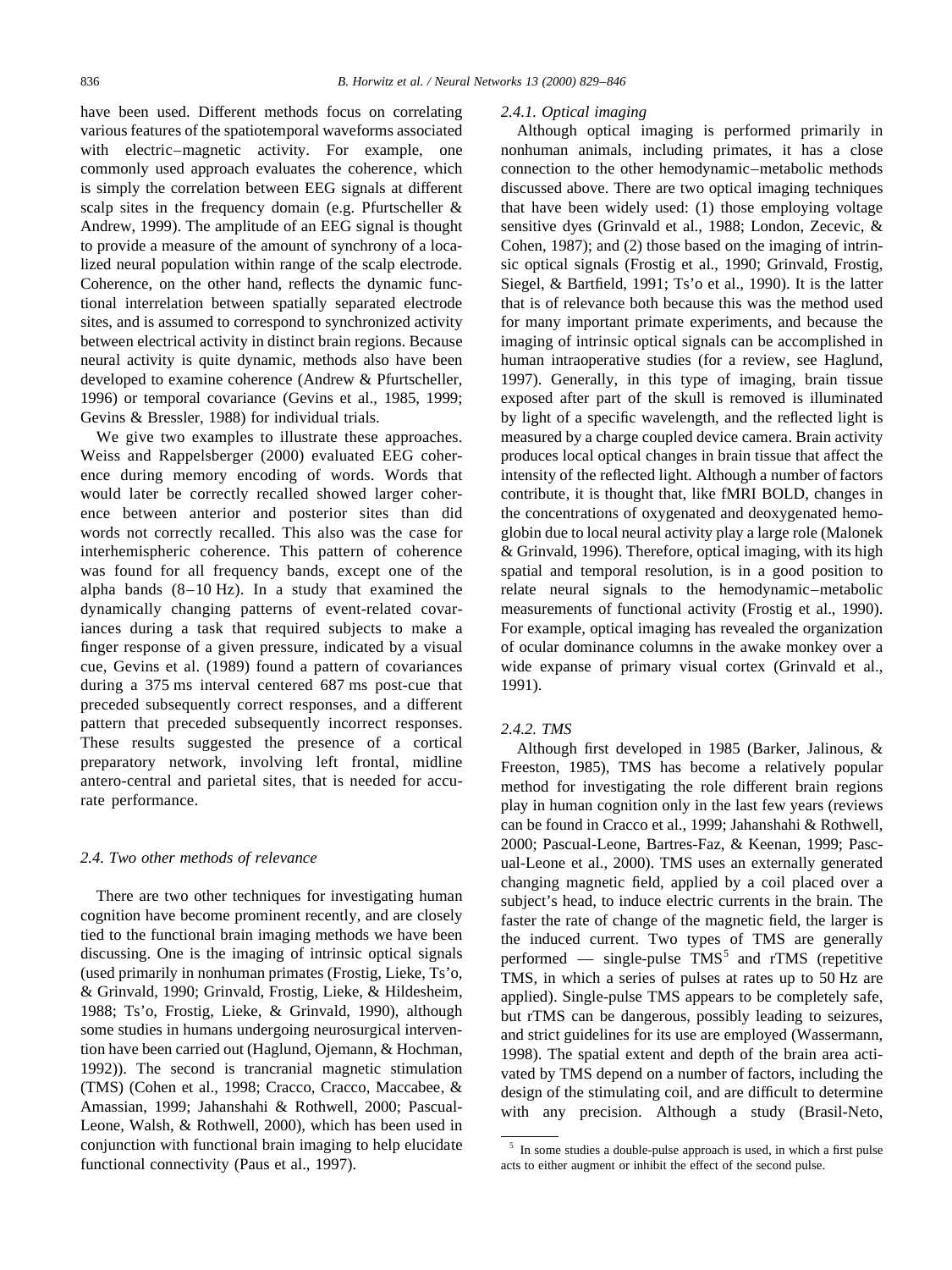McShane, Fuhr, Hallett, & Cohen, 1992) applying TMS to motor cortex reported that it was possible to distinguish scalp positions 0.5–1 cm apart, the spatial extent of TMS in human cognition experiments generally is much coarser (Walsh & Rushworth, 1999). Likewise, the way in which TMS affects neuronal function also is not well understood, especially the manner in which neuronal populations are affected by the induced currents. It has been suggested by a number of workers (e.g. Pascual-Leone et al., 2000) that the main effect of a TMS pulse is a quick synchronized firing of neurons lasting a few milliseconds, followed by a relatively longer-lasting (20–200 ms) GABAergicmediated inhibition.

There are three primary ways in which TMS has been used to study human brain function (Pascual-Leone et al., 2000): (1) inducing 'virtual lesions' by disrupting focal neural activity during a task; (2) chronometry — applying TMS to different brain locations at different times during a task to help elucidate its time course; and (3) applying TMS to one brain location and determining its effects elsewhere as a way to assess functional connectivity. An example of the virtual lesion method can be found in Epstein (1998), who reviews his own and others' research on using rTMS to disrupt language function (mainly for the goal of replacing the Wada test: Wada, Clarke, & Hamm, 1975 — the intracarotid injection of amobarbital during preoperative evaluation for neurosurgery near language areas). He found that rTMS can lead to speech arrest when applied to the facial part of the motor cortex, although inducing a true aphasia is rare. Interestingly, several studies have reported that TMS can facilitate performance on some tasks, including picture naming (Mottaghy et al., 1999; Toepper, Mottaghy, Breugmann, Noth, & Huber, 1998). In a noteworthy example (Walsh, Ellison, Battelli, & Cowey, 1998), both disruption and facilitation were found when TMS was applied to V5/ MT, a motion processing area in extrastriate visual cortex, during different conjunction tasks. Subjects' performance was disrupted when the task involved motion processing (the conjunction of color and motion), but was improved when motion processing was irrelevant (the conjunction of form and color in the presence of motion).

As an example of using TMS to study chronometry, Cracco et al. (1999) provide an engaging set of findings showing how one can trace the temporal flow of symbolic information processing. It takes about 350 ms for a subject to begin vocalizing in response to a visually presented stimulus. Cracco et al. concluded that there is a 60 ms transfer time between the retina and primary visual cortex (found by applying single pulse TMS to occipital cortex at 20 ms steps from 0 to 200 ms following stimulus presentation); relay of the symbolic representation out of visual cortex takes about 120 ms; a further 120–140 ms is required for its transfer to and facilitation in frontal cortex; and, finally, about 100 ms more is needed for initiation of voice onset.

Finally, we mention that TMS has been combined with functional brain imaging, especially PET, to examine brain functional connectivity (Fox et al., 1997; Ilmoniemi et al., 1997; Paus et al., 1997). A study by Paus et al. (1998) illustrates the method. Primary sensorimotor cortex was stimulated by rTMS while subjects underwent PET. Each scan consisted of the presentation of a different number of 10 Hz trains (5–30, in steps of 5). Both under the coil, and in regions distant from the stimulation site (e.g. SMA, medial parietal lobe), rCBF was negatively correlated with the number of pulse trains. These findings were interpreted as showing that TMS was modulating neural activity in an interconnected neural system. In a similar vein, Ilmoniemi et al. (1997) demonstrated that EEG signals in brain areas far from the site of TMS stimulation can be altered.

# **3. A brief overview of neural modeling as applied to functional brain imaging**

In retrospect, it seems strange that until recently there were few attempts to apply neural modeling techniques to functional brain imaging data.<sup>6</sup> Certainly, the data acquired from PET and ERPs were sufficiently complicated and multi-faceted that neural modeling would seem an appropriate way to deal with the complexity and to provide conceptualizations for the data. We suspect that the reasons this did not occur included the following: (1) most neural modelers were focused on neuronal, electrophysiological recording studies; as a group, there were not familiar with the data and questions arising from functional brain imaging; (2) most functional brain imagers were unaware of the advances being made in computational neuroscience, and thus, were not in a position to employ these techniques; (3) as we have stressed earlier, we believe that until recently both communities tended to think in terms of studying one neural entity (region, cortical column, neuron, synapse) at a time; as a result, neuroimagers failed to see the need for methods that would deal with interacting brain regions, and neural modelers failed to see the potential of functional brain imaging for providing the kind of data that would require network-level analyses; and finally (4) the timing may have been bad, in that computational neuroscience and functional brain imaging were both becoming more mature enterprises at roughly the same time; often, an immature area of research draws upon the resources found in more mature areas for support.

#### *3.1. Neuromodeling and PET/fMRI*

There are three primary ways in which neuromodeling has been used in conjunction with PET and fMRI data (for overviews, see Horwitz & Sporns, 1994; Horwitz, Tagamets, & McIntosh, 1999). The first concerns efforts

<sup>6</sup> Actually, the electric–magnetic side of functional brain imaging employed neural modeling, as we shall see, early in its development. It is only recently that computational neuroscience has been used with PET/ fMRI.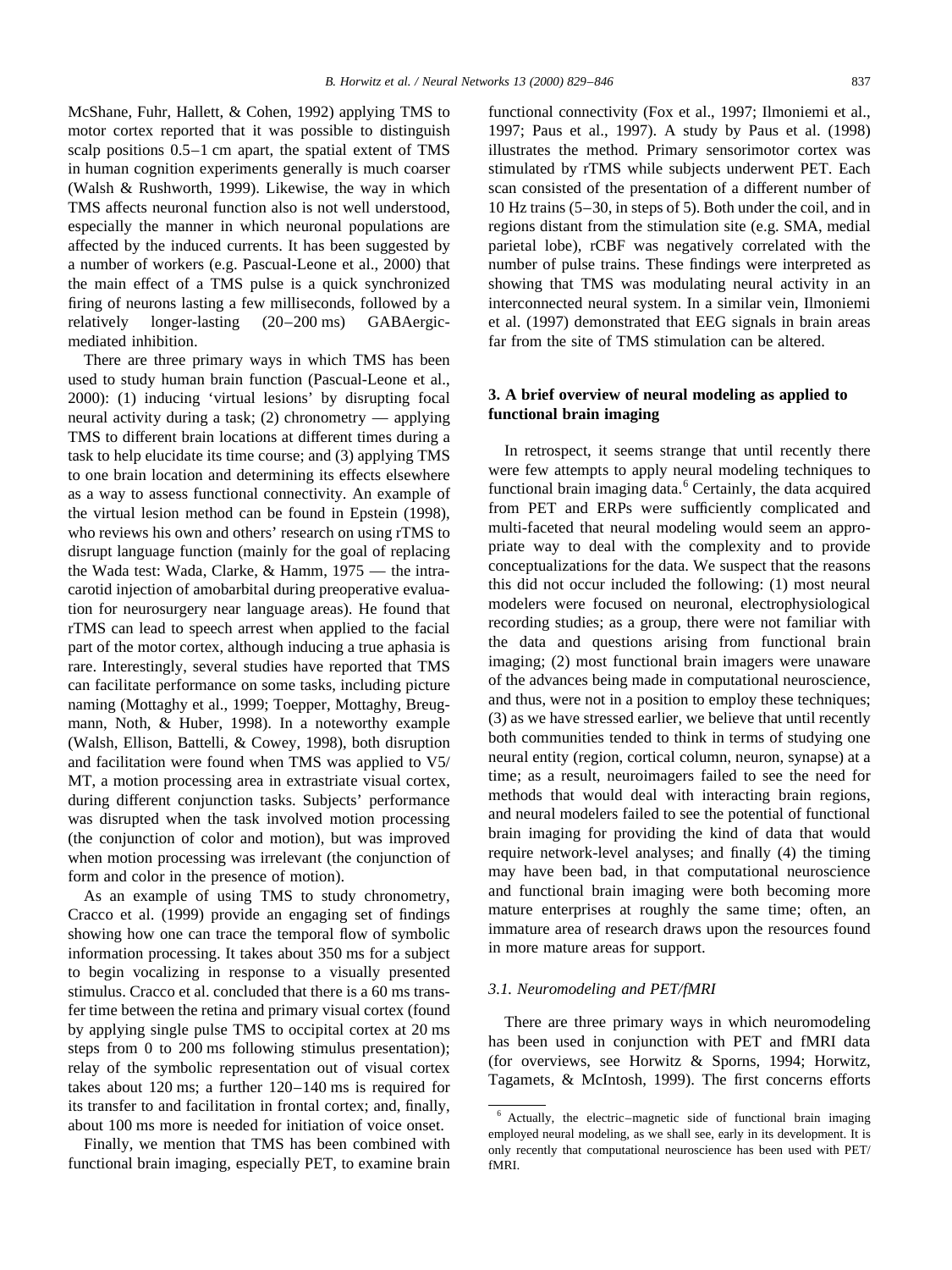at determining how local changes in neural activity are transformed into changes in blood flow and metabolism. The second way has been through the employment of modeling to determine the systems-level networks mediating specific cognitive tasks (Friston, 1994; Horwitz, 1990; McIntosh & Gonzalez-Lima, 1991, 1994). Finally, in the last few years, several groups have begun to construct large-scale neurobiologically realistic models with which to simulate PET and fMRI studies, allowing one to relate systems-level results to those obtained at the neuronal and neural ensemble level (Arbib, Bischoff, Fagg, & Grafton, 1995; Tagamets & Horwitz, 1998; Taylor et al., 2000; Taylor & Taylor, 1999); see also Monchi et al. (2000) and Tagamets and Horwitz (2000).

The first way alluded to in the previous paragraph can be discussed very quickly. We misspoke in saying that neural modeling has been used to help elucidate the coupling between changes in neural activity and their hemodynamic–metabolic consequences, because essentially not much research of this kind has been performed. Since Roy and Sherrington's hypothesis (Roy & Sherrington, 1890) that changes in neural activity would lead to changes in blood flow and oxidative metabolism, there has been extensive experimental investigation on this topic. A large number of neurochemicals have been found that affect blood flow and/or metabolism (e.g. adenosine, nitric oxide, lactate, and most importantly, several neurotransmitters, including glutamate, acetylcholine and noradrenaline). A major difficulty appears to be that metabolism and blood flow, although normally coupled under physiological conditions, are apparently regulated by separate and possibly multiple mechanisms (see, for example, Villringer & Dirnagl, 1995 for a more detailed discussion). We are thus in the position where a large number of factors, many interacting with one another, mediate the couplings between neural activity and blood flow, neural activity and metabolism, and blood flow and metabolism. This is the type of situation where computational modeling may be quite helpful in determining which factors are major, which are minor, and the conditions under which the normal couplings are maintained (Horwitz & Sporns, 1994). Understanding the nature of these neural activity-metabolism/blood flow couplings is crucial because it is the foundation on which our interpretation of what a change in PET/fMRI activity means in terms of neural activity rests. For example, it is thought that the hemodynamic–metabolic measurements associated with PET and fMRI reflect synaptic activity to a larger extent than neuronal activity (Jueptner & Weiller, 1995; Mata et al., 1980), and because of this, increased excitatory and inhibitory synaptic activity probably result in increased PET or fMRI activity (Ackermann, Finch, Babb, & Engel, 1984; Horwitz & Sporns, 1994; Jueptner & Weiller, 1995). The conditions, and brain regions, where this is indeed the case, however, have yet to be fully established, and may in fact be quite difficult to determine experimentally. Robust conclusions from computational modeling can thus play a central role in helping to design appropriate experiments for addressing these issues.

#### *3.1.1. Systems-level modeling of PET/fMRI data*

As mentioned above in our discussion of the covariance paradigm, an analysis of brain functioning in terms of networks, rather than single regions, is necessary in order to fully grasp the complexities associated with cognition (Damasio, 1989; Horwitz, Soncrant, & Haxby, 1992b; Mesulam, 1990; Taylor, 1999). Indeed, Fuster (2000) has argued, along with others, that the concept of module, originating from studies of sensory physiology, has been overextended when applied to the neural substrates of higher level cognition, and perhaps the better paradigmatic notion is that of network. Thus, it is not surprising that the most extensive use of neural modeling with PET/fMRI data has been at the systems-level, where the main goal has been to determine what are the critical brain regions *and the strengths of their interactions* involved in mediating specific cognitive tasks. However, a major problem with using just the interregional covariances to infer network behavior is that large covariances in interregional activity can come about by both direct and indirect effects. That is, two regions may have a large correlation in activity if they are anatomically linked, and that link is functional in a specific task. However, they also could have a large correlation if they are not directly connected, but rather receive inputs from a third region, or are indirectly connected via other regions. Or, one could have combinations of all these going on simultaneously. The key distinction here is between functional and effective connectivity (Friston, 1994). The functional connectivity between two brain regions simply tells us how correlated are their activities. Their effective connectivity, on the other hand, is the explicit influence that one region's activity has on the activity of the second along the direct anatomical pathway linking the two.<sup>7</sup>

The evaluation of effective connectivity requires the use of systems-level computational modeling (Buechel & Friston, 1997; Horwitz, 1994; McIntosh & Gonzalez-Lima, 1994; Taylor, 1999). For a specified set of brain regions, explicit data about their anatomical connections (often based on the results from neuroanatomical studies in nonhuman primates) are combined with their task-specific interregional  $rCBF<sup>8</sup>$  covariances. Some type of computational optimization analysis is then used to determine the functional strengths (i.e. the effective connectivities) of each

<sup>7</sup> There seems to be confusion in the use of the terms functional and effective connectivity. Some researchers would like to say that two regions that are directly, or indirectly, connected anatomically, can be effectively connected during specific tasks. Perhaps a third term should be introduced to distinguish direct effective connectivity (implying a single anatomical fiber pathway between the two regions) from indirect effective connectivity (implying a functional chain of such anatomical linkages).

<sup>8</sup> Henceforth, for simplicity, we will refer to the functional measure of activity obtained by either PET or fMRI as rCBF, even though fMRImeasured BOLD activity differs in some important ways from rCBF.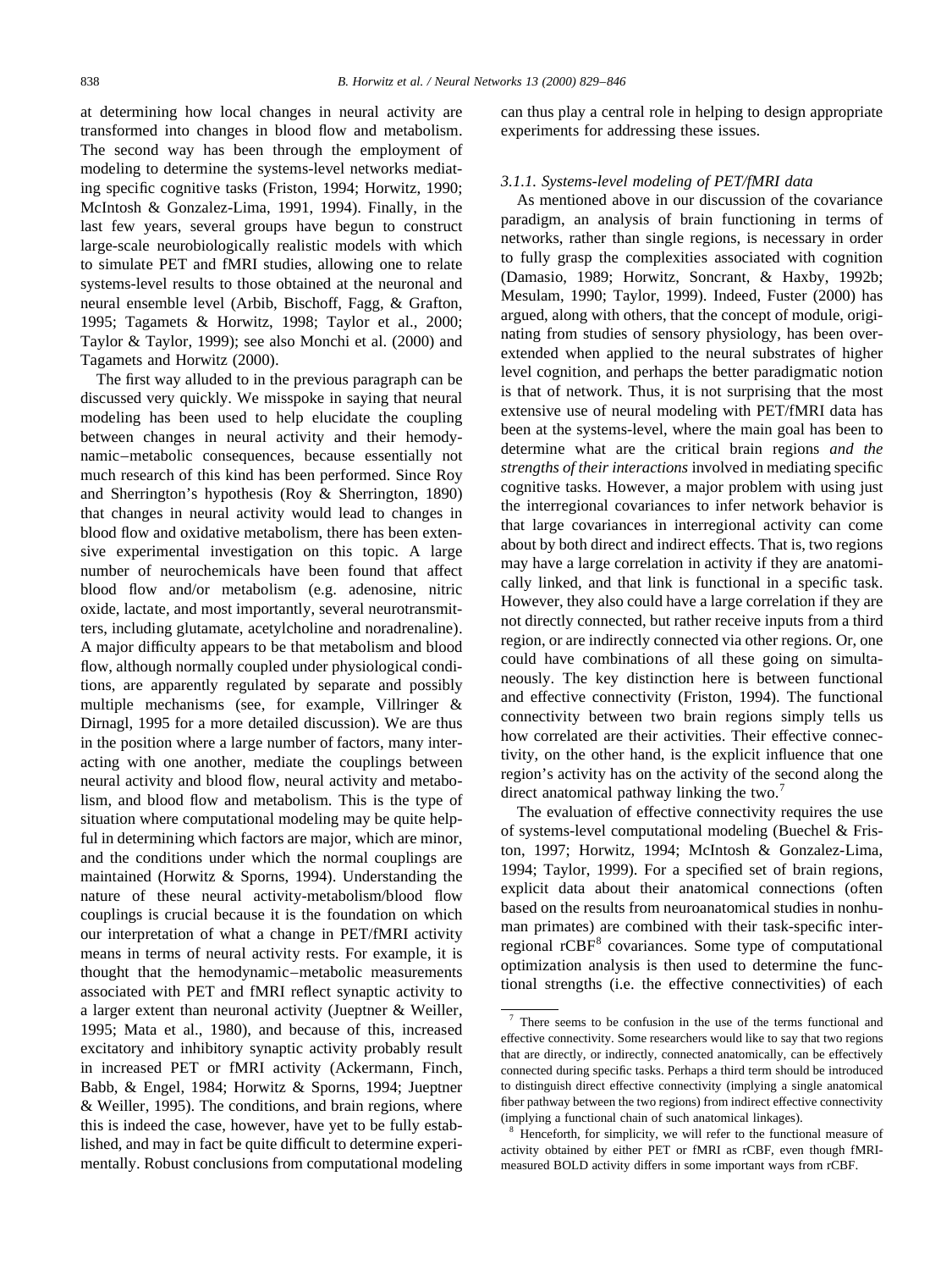anatomical link between regions that provide the closest match between the experimentally determined interregional covariances and those based on the computed functional strengths. The most popular approach for performing this analysis uses a technique called structural equation modeling (Hayduk, 1987; Joreskog & Sorbom, 1979). The final set of computed effective connections defines the functional network corresponding to each task under study. Of course, this is a model in the true sense in that only a few brain regions are included. One is explicitly attempting to distinguish those regions whose interactions are central to the tasks under investigation from those whose involvement is peripheral. As with all modeling efforts, one is essentially guessing what is important. However, statistical estimates of goodness-of-fit can be obtained that allow one to infer how reasonable the model is, and whether two or more functional networks differ.

An example of this type of neural modeling is given by the study of McIntosh et al. (1994), which used rCBF/PET data from two tasks employed to distinguish the neural substrates for object and spatial visual processing (Haxby et al., 1991; Ungerleider & Mishkin, 1982). Both tasks were match-to-sample; for object vision, the stimuli were faces, and for the spatial processing task, the stimuli consisted of a dot relative to a double line. Data from nonhuman primate studies (Ungerleider, Gaffan, & Pelak, 1989; Ungerleider & Mishkin, 1982) had suggested that visual processing for the object features (e.g. color, shape) takes place along a ventral cortical pathway, from occipital cortex through temporal cortex, and thence into the frontal lobe; the pathway for spatial vision follows a dorsal route from occipital to parietal to frontal cortex. McIntosh et al. (1994) found that for the object vision task the strongest positive effective connections were indeed in the ventral pathway, whereas for the spatial processing task, the largest positive effective connections were in the dorsal pathway. Moreover, they found that functionally, both visual processing pathways were not totally independent; strong effective connections between the two were present in both tasks.

Recently, Buechel, Coull, and Friston (1999) demonstrated that the effective connections linking the two visual cortical pathways can change in individual subjects during a single fMRI scanning session. They performed a study in which subjects were instructed to learn the spatial locations of a set of visual objects. During each scanning session, subjects were given eight trials for each of 10 object-location combinations. Using structural equation modeling, they found that the effective connection between posterior parietal cortex (in the dorsal pathway) and posterior inferior temporal cortex (in the ventral pathway) increased in value during the scanning session. Furthermore, the time course of these changes in effective connectivity was highly correlated with individual learning performance, suggesting that the associative learning was being mediated by the interregional interactions.

#### *3.1.2. Large-scale neural modeling and PET/fMRI data*

The interregional effective connectivity determined by systems-level modeling, as discussed in the previous section, provides information about how hemodynamic activity in one brain region is related to that in another brain region. Likewise, the subtraction paradigm tells us what brain areas have significantly different hemodynamic activities between two or more experimental conditions. A number of problems makes it difficult to use these results to gain information about the underlying neural activity during different components of the cognitive tasks being studied (Horwitz & Sporns, 1994; Horwitz et al., 1999; Taylor et al., 2000). We have already mentioned the lack of understanding of the mechanism(s) by which local changes in neural activity lead to local changes in blood flow and metabolism. There are other problems as well: (1) spatial resolution even with fMRI, the spatial resolution of human brain imaging devices is large compared with the size of neurons or cortical columns; this means that multiple and diverse neuronal populations are lumped together in any resolvable PET or fMRI region of interest (even a single voxel); (2) temporal resolution — the temporal resolution for electrophysiological activity is on the order of milliseconds, whereas the temporal dimension for PET and fMRI is on the order of seconds to tens of seconds; (3) synaptic vs. neuronal activity — activity measured in nonhuman animal studies by single unit electrical recordings generally reflect the spiking behavior of neurons, whereas, the hemodynamic measurements associated with PET and fMRI, as mentioned above, most likely correspond to synaptic activity more than to the spiking activity of neurons (Jueptner & Weiller, 1995; Mata et al., 1980), although these two electrophysiological features are related; this also means, as indicated before, that both excitatory and inhibitory synaptic activity may result in similar PET or fMRI signals (Ackermann et al., 1984; Horwitz & Sporns, 1994; Jueptner & Weiller, 1995); and (4) connectivity — because the hemodynamic-measured activity most likely reflects synaptic activity in a brain region, this activity is a mixture of local synaptic activity plus afferent activity coming from all the regions that project to the region being examined; this makes the interpretation of why a region is active in one task compared to a second difficult to relate to other ways that are used to understand the role that a specific brain region plays in a cognitive function (e.g. lesion analysis and electrical recordings in nonhuman primates).

Recently, several groups have attempted to develop ways to bridge this divide between PET/fMRI signals on one hand, and neuronal activity on the other. Taylor et al. (2000) presented a general mathematical formulation for the dynamic behavior of coupled neural networks. Making a number of simplifying assumptions about the underlying neural activity and its relation to blood flow, they showed how synchronized neural activity between coupled populations can lead to the type of covariance structures that form the basis for analyzing systems-level networks using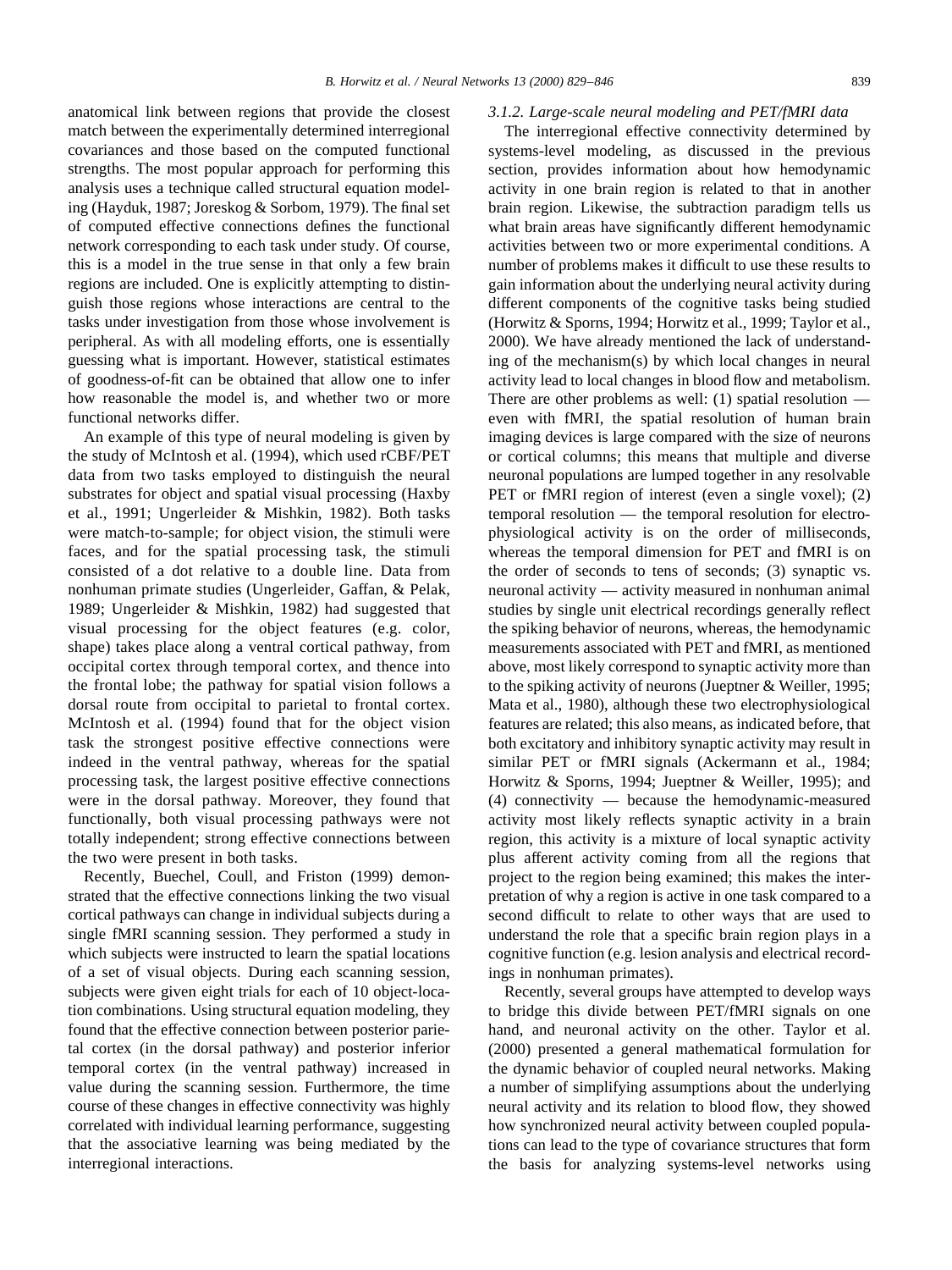structural equation modeling. Specifically, the detailed manner in which connection strengths can be related to underlying neural synaptic weights and to learning processes was developed. The need to extend the usual structural equations was indicated by considering the inhibitory and excitatory neural populations separately. The resulting structural equation models represented the neural activity as hidden variables, allowing the manner in which neural activity contributed to the blood flow measurements to be determined from experiment. Finally it was shown how the temporal features of neural activity could be included so as to lead to predictions for EEG/MEG measuring techniques.

A second approach, developed by Arbib et al. (1995) and Tagamets and Horwitz (Horwitz & Tagamets, 1999; Tagamets & Horwitz, 1998), aims at constructing neurobiologically realistic large-scale neural models with which simulated PET and fMRI studies are performed. These multileveled models contain a number of interacting brain regions, each of which is constructed out of multiple neuronal units (cf. Tononi, Sporns, & Edelman, 1992), and can therefore serve as platforms with which one tries to relate neural activity directly to PET/fMRI activity. For example, the Tagamets–Horwitz simulation model (Tagamets & Horwitz, 1998) consists of several brain regions corresponding to components of the ventral cortical visual processing stream discussed in the previous section (V1/V2, V4, IT and prefrontal cortex). Each of these regions in turn is comprised on multiple basic elements, each of which can be thought as representing a cortical column. Every basic element is made up of an excitatory–inhibitory interacting pair of neuronal units. Regions of the model differ in how these canonical elements are connected to one another. Primate neuroanatomical data, when available, were used to determine the strengths of the connections within each area, and between areas (both feedforward and feedback). It was demonstrated (Tagamets & Horwitz, 1998) that this model was able to perform a delayed match-to-sample task for simple shapes, while concurrently exhibiting electrical activities in each brain region similar to those seen in monkeys performing similar tasks (Funahashi, Chafee, & Goldman-Rakic, 1993; Fuster, 1990; Haenny, Maunsell, & Schiller, 1988). A simulated PET/fMRI scan consists of multiple trials, each of which comprises the presentation of a shape, a delay period, a second shape to which the model had to decide if it was the same as the first shape and an intertrial interval. Simulated PET/fMRI data were obtained by assuming that the absolute value of the synaptic activity, spatially integrated over each region and temporally integrated over an appropriate time course (about a minute for rCBF/PET simulations, about  $50-100$  ms for fMRI simulations)<sup>9</sup> corresponded to the functional brain imaging signal. When simulated rCBF (in

a PET design) for the delayed match-to-same task was compared to rCBF for a control task consisting of the "passive viewing" of degraded shapes, percentages changes in each region were similar to those in found in a comparable human PET study (Haxby, Ungerleider, Horwitz, Rapoport, & Grady, 1995).

PET/fMRI predictions also have been made using the ACTION network cartoon model of the frontal lobes. This model has been used to simulate two tests that are sensitive to frontal lobe dysfunction (the Wisconsin card sorting task and the delayed matching task); the effects of degradations corresponding to Parkinson's disease or schizophrenia were determined (Monchi et al., 2000). At the same time, the effects of either Parkinson's disease or Huntington's chorea on action sequence generation by the model were simulated and compared to brain imaging data on globus pallidus activity levels (Taylor & Taylor, 1999, 2000a,b).

#### *3.2. Neuromodeling and EEG/MEG*

The earliest neural modeling efforts involving functional brain imaging data centered on EEG data, which seems obvious given that EEG was, in essence, the first of the neuroimaging modalities.<sup>10</sup> A central problem was to determine the neurophysiological substrate for the EEG/ERP signals. The basic mechanisms are now fairly well understood. The ionic currents that flow across the neuronal membrane give rise to potential differences between different locations in the extracellular space (i.e. sinks and sources). These sinks and sources (dipoles) can become macroscopic in extent if many similar elements of an anatomically ordered ensemble of neurons are activated simultaneously. Neuronal modeling of such ensembles led to the conclusion that in the cortex it is the activity of the postsynaptic potentials associated with pyramidal neurons, rather than action potentials, that mainly contribute to the extracellular potential fields (e.g. Nunez, 1990; Wood & Allison, 1981). It has been estimated that about 30 000 neurons must be activated simultaneously in order for a extracranial field to be detected (Williamson & Kaufman, 1990).

For both EEG and MEG much computational work (e.g. Hamalainen et al., 1993; Mosher, Leahy, & Lewis, 1999; Nunez, 1981) has been performed that allows one approximately to solve what is called the forward problem — given a distribution of electric or magnetic dipoles (or other electric–magnetic distributions, such as quadrupoles or distributed current densities), what are the electric or magnetic fields that can be recorded at the surface of the skull? Major issues concern whether one uses a spherical or

Simulating an fMRI study requires several other steps, such as imposing a hemodynamic delay and temporally sampling the activity (see Horwitz & Tagamets, 1999 for details).

<sup>&</sup>lt;sup>10</sup> Although EEG were discovered by Hans Berger over 70 years ago, and ERPs have been performed for over 40 years, it has only been in the last 20 or so years that these kinds of data have been converted into neuroimages (e.g. Coppola, Buchsbaum, & Rigal, 1982; Duffy, Burchfiel, & Lombroso, 1979; Gevins et al., 1985). The use of computational neuroscience to understand EEG/ERP signals predates the neuroimaging epoch.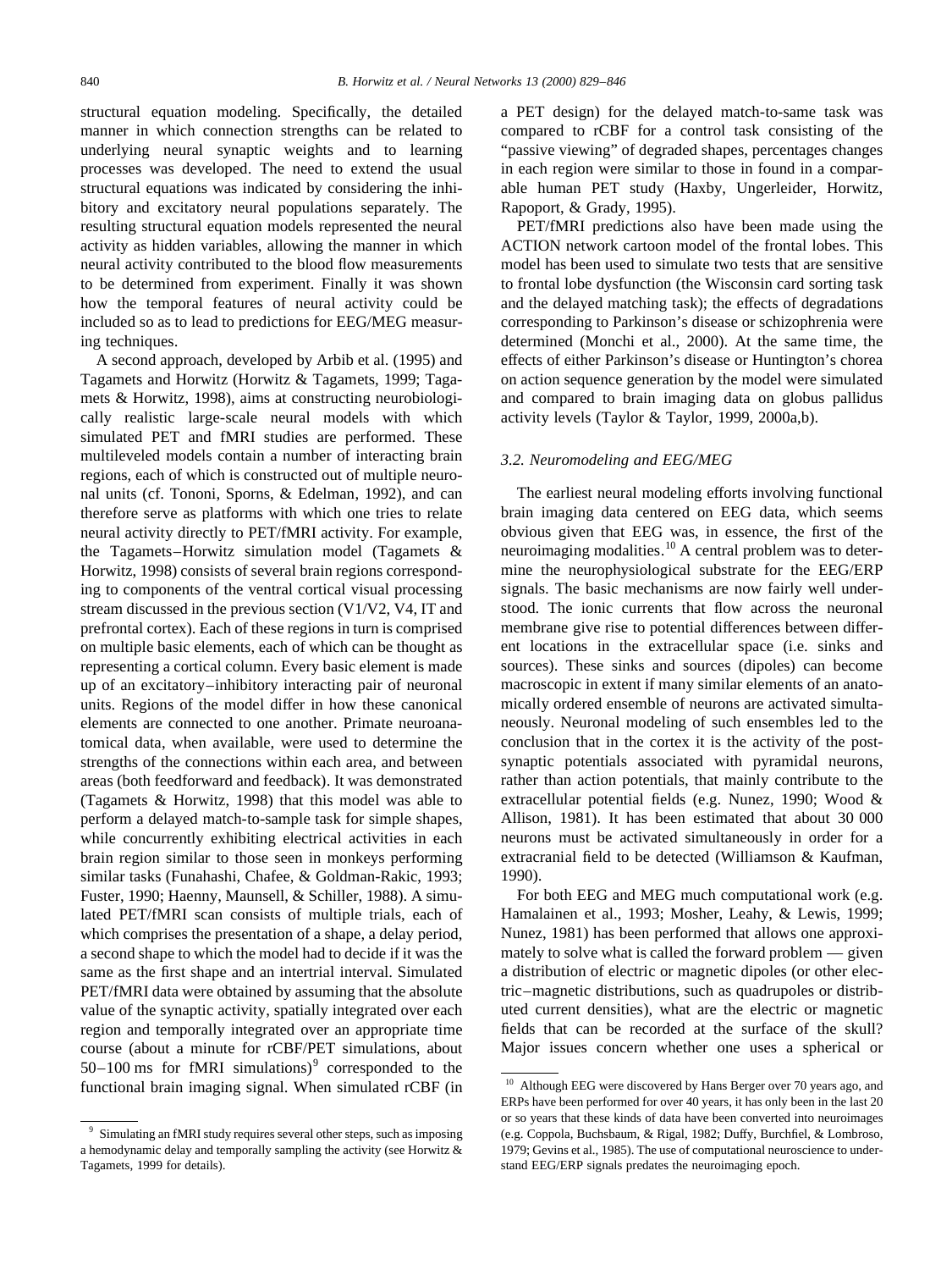nonspherical model of the head, how to handle the different tissue conductivities for EEG, and indeed, how realistic a model of the head is needed in general.

A more biologically realistic form of modeling has focused on efforts at computing electrocortical activity, as would be recorded by local field potentials, in terms of neuronal interactions within the cortex. These, in turn, can then be related to surface recorded evoked potentials (reviews of this area of research can be found in Freeman, 1975, 1987; Vaughan & Arezzo, 1988). One approach has been to determine the second spatial derivative of the field potential recorded at the cortical surface, a method called current source density (CSD) analysis, and to try to understand evoked CSD profiles in terms of interactions among neurons in the lamina of the cortex (Mitzdorf, 1988; Tenke, Schroeder, Arezzo, & Vaughan, 1993). For example, Tenke et al. (1993) used simulation to demonstrate that contributions from both thalamocortical axons and lamina 4C stellate cell activity in monkey striate cortex are needed to account for measured CSD profiles for visual evoked potentials.

#### *3.3. Models of dynamics and functional integration*

It should be clear by now that there is a close relationship between models of neuronal dynamics and the models used to analyze brain imaging data. In the following subsections we will consider modeling initiatives at three different levels or scales; microscopic, mesoscopic and macroscopic. All have very useful but complementary roles, which highlight the variety of approaches that can be taken to characterize the induction and orchestration of brain activity.

#### *3.3.1. Microscopic approaches*

These approaches rest upon detailed, biologically plausible, neuronal models that adhere, as closely as possible, to known neuronal physiology (e.g. Erb & Aertsen, 1992). The idea behind these approaches is to embody detailed cellular and electrochemical dynamics in models of neurons and neuronal populations so as to explore emergent behaviors that can be seen empirically. They normally employ differential equations and as many of the system's state variables as possible. The advantage of this approach is that the mechanistic underpinning of any emergent behavior can be evaluated in terms of simulated neurophysiological processes, where these processes may not be directly observable in vivo. The disadvantage of these models is that their validity cannot always be established using empirical observations. A nice example of this sort of approach that relates to neuroimaging is provided by the work of Chawla, Lumer, and Friston (1999a); see also Aertsen, Erb, and Palm (1994). These authors used detailed simulations of interacting neuronal populations, with Hodgkin Huxley-like dynamics, to explore the relationship between synchronization and mean synaptic activity. The aim was to establish some principles that could relate fast reciprocal exchanges among cortical areas to synchronization in the local field potentials (and EEG), and finally to the integrated measures of synaptic activity provided by neuroimaging. The key observation that derived from this modeling was that synchronization is necessarily associated with increases in mean synaptic activity (see Riehle, Grun, Diesmann, & Aertsen, 1997 for an empirical study of this issue). The mechanism is simple and compelling: in order for synchrony to be maintained, the effective membrane time constants of postsynaptic responses to inputs from other populations has to be small (i.e. express relatively high synchronous gain). Small time constants are associated with leaky membranes, induced by balanced increases in excitatory and inhibitory synaptic inputs. Put in another way, increases in mean synaptic activity increase membrane conductances, reduce effective time constants and preclude anything other than synchronous interactions. This sort of mechanism can be used to posit a relationship between rCBF (mean synaptic activity) and EEG (an index of synchronization). Increases in synchronous interactions with distant populations represent one way in which the effective connectivity among populations can be increased. If this is the case, then the mean synaptic activity may modulate the effective connection strength of afferents or sensitivity to inputs. This hypothesis was tested empirically, using fMRI and attention to visual motion, to show that increased responsiveness of V5 was indeed predicted by baseline activity (Chawla, Rees, & Friston, 1999b).

#### *3.3.2. Mesoscopic approaches*

Often one would like to use empirical data to constrain neuronal models. The problem is that very often we cannot directly observe all the 'hidden' state variables one would like to include in the model. However, there is a fundamental equivalence in dynamical systems theory that allows one to circumvent this problem. This equivalence provides the basis for: (i) the application of nonlinear system identification techniques to EEG and MEG data; and (ii) engenders the concept of 'neuronal transients'. The fundamental equivalence (Fliess, Lamnabhi, & Lamnabhi-Lagarrigue, 1983) referred to above relies on the fact that any nonlinear dynamical system, framed in terms of its inputs, its (possibly hidden) state variables and its outputs, can be represented in two equivalent ways. The first is in terms of the differential equations that govern the dynamics of the state variables and the second is in terms of the nonlinear convolution of the inputs that reproduce the outputs. The latter is usually formulated as a Volterra-series expansion of the inputs and is a function of the inputs at the present time and the recent past (Bendat, 1990). The critical thing to note here is that the first representation requires the state variables themselves (e.g. the depolarization of membranes in all cell compartments, the configuration of every channel, the phosphorylation status of every enzyme, the expression of every gene product and so on). However, the second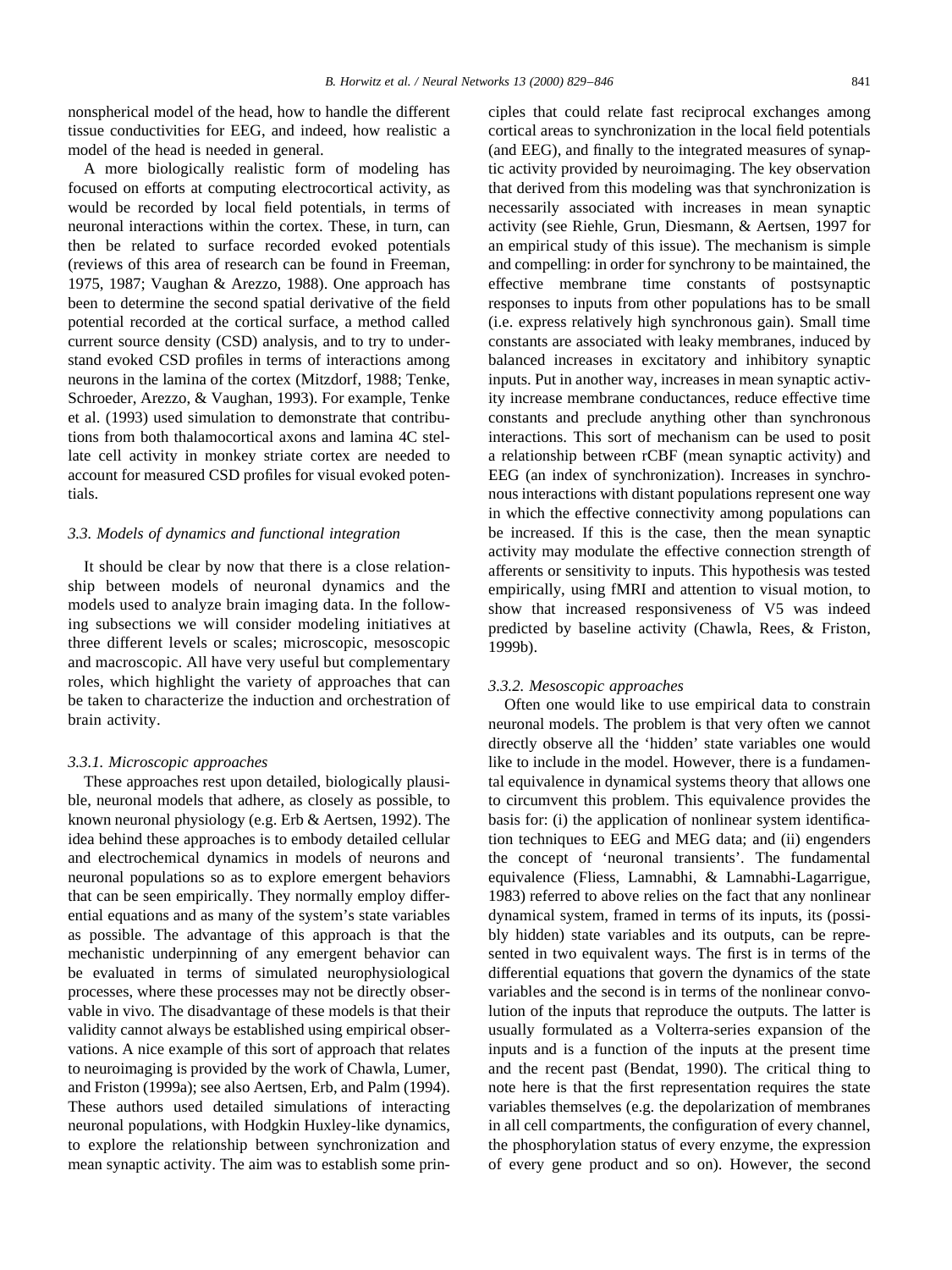representation only needs the recent history of inputs, which are generally observable (i.e. the activity in distal populations delivering afferent input). By adopting the second representation we immediately arrive at two very important facts (Friston, 2000). Firstly the integration of connected neuronal systems can be formulated as a Volterra-series model of effective connectivity and secondly the only thing we need to know about neuronal dynamics is the recent history of activity in each constituent population or area (see also Stevens, 1994). This recent history is referred to as a 'neuronal transient' (Friston, 1995). By focusing on the population's input–output relationships one eschews the un-observable microscopic hidden variables and moves to a mesoscopic level of modeling. The disadvantage of mesoscopic modeling is that a 'black-boxness' is ascribed to the interacting components of the model. On the other hand, the advantages of being able to use empirical data in the models, or indeed use the models as the basis of an analysis, are profound.

The first thing about dynamical models of functional integration at the mesoscopic level is that they must have a Volterra-series formulation. In fact the model assumed in structural equation modeling is a limiting case (first order and instantaneous) of the Volterra model. Nonlinear models such as those employed in psychophysiological interactions (Friston et al., 1997) are again special cases that include second order terms but, like structural equation modeling, ignore the recent history. The explicit use of Volterra-series to model effective connectivity, in particular its nonlinear and dynamical aspects, is now being established in both MEG (e.g. Friston, 2000) and fMRI (e.g. Friston  $& B$  üchel, 2000).

The second thing that transpires at this level of modeling is the central role of neuronal transients — a characterization of neuronal dynamics that necessarily encompasses an extended temporal domain. The concept of neuronal transients is of course not new (cf. Abeles et al., 1995; von der Malsburg, 1985), but in the present context, leads to some important questions about the way one measures functional integration with EEG or MEG: neuronal transients in two coupled regions may mutually induce themselves but have very different temporal forms. This difference means that their frequency structure may differ, leading to a coupling in the expression of different frequencies in the two brain regions. This cross-frequency coupling is a hallmark of nonlinear coupling. In linear coupling only the same frequencies are correlated where, conventionally, these within-frequency couplings have been assessed using coherence analyses. Recently there has been a move away from coherence analyses towards models that try to capture nonlinear coupling. This has engendered a renaissance in the use EEG and MEG to address functional integration in the brain (e.g. Bressler, Coppola, & Nakamura, 1993; Friston, 2000; Muller-Gerking et al., 1996; Schiff, So, Chang, Burke, & Sauer, 1996).

#### *3.3.3. Macroscopic approaches*

We have focused above on the distinction between microscopic and mesoscopic levels of description. The macroscopic level is reserved for approaches, exemplified by synergistics (Haken, 1983, 1996), that try to characterize the spatiotemporal evolution of brain dynamics in terms of a small number of macroscopic order parameters (see Kelso, 1995 for an engaging exposition). For example, macroscopic variables can be extracted from large-scale observations, such as MEG, using the order parameter concept: order parameters are created and determined by the co-operation of microscopic quantities and yet, at the same time, govern the behavior of the whole system. Interested readers are referred to Jirsa, Friedrich, and Haken (1995) for a nice example. At this level of modeling the objective is to characterize and classify the emergent dynamics by looking for spatial modes of activity with temporal dynamics that can be explained by low-dimensional dynamical systems. This allows the inherent dynamical architecture of the system to be defined and is very appealing in that it aims to identify the essential structure of the system that can explain its behavior. The disadvantage is that the connection with more mechanistically grounded microscopic levels of description is generally difficult to establish.

# **4. Final remarks**

Our overview of the field has hopefully demonstrated a number of key points. First, functional brain imaging is an area of neuroscience research that is rich with complex data, complex in both the temporal and spatial domain. These data allow one to investigate the neural basis for human sensory, motor, emotional and cognitive function. The second point is that this very richness precludes easy understanding and engenders the need for an equally rich computational approach to data analysis, and equally important, data interpretation. The third point is that computational modeling of functional brain imaging data can occur at multiple levels (microscopic, mesoscopic and macroscopic), which leads to the fourth point: namely, bridging models will be necessary to tie together all these approaches into coherent and consistent accounts of brain function. Our final point is that computational modeling and functional brain imaging data are at the beginning of a deep and strong relationship. We hope the papers presented in this issue act to motivate further ties between these two fields.

#### **References**

- Abeles, M., Bergman, H., Gat, I., Meilijson, I., Seidmann, E., Tishby, N., & Vaadia, E. (1995). Cortical activity flips among quasi-stationary states. *Proceedings of the National Academy of Sciences USA*, *92*, 8616–8620.
- Ackermann, R. F., Finch, D. M., Babb, T. L., & Engel Jr, J. (1984). Increased glucose metabolism during long-duration recurrent inhibition of hippocampal pyramidal cells. *Journal of Neuroscience*, *4*, 251–264.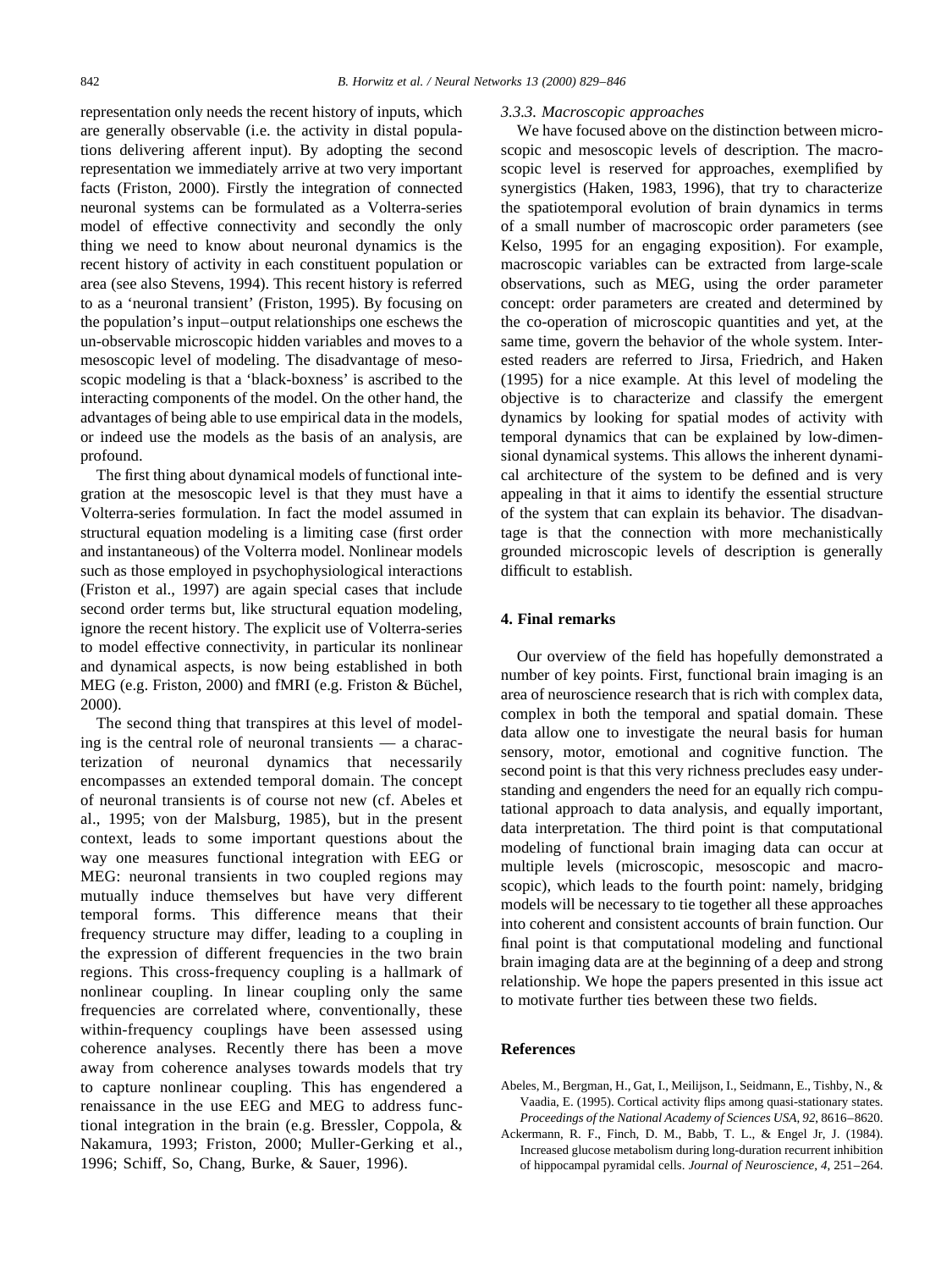- Adey, W. R., Walter, D. O., & Hendrix, C. E. (1961). Computer techniques in correlation and spectral analysis of cerebral slow wave during discriminative behavior. *Experimental Neurology*, *3*, 501–524.
- Aertsen, A., Erb, M., & Palm, G. (1994). Dynamics of functional coupling in the cerebral cortex: an attempt at a model-based interpretation. *Physica D*, *75*, 103–128.
- Andrew, C. M., & Pfurtscheller, G. (1996). Event-related coherence as a tool for studying dynamic interactions of brain regions. *Electroencephalography and Clinical Neurophysiology*, *98*, 144–148.
- Arbib, M. A., Bischoff, A., Fagg, A. H., & Grafton, S. T. (1995). Synthetic PET: analyzing large-scale properties of neural networks. *Human Brain Mapping*, *2*, 225–233.
- Barker, A. T., Jalinous, R., & Freeston, I. L. (1985). Non-invasive magnetic stimulation of the human motor cortex. *Lancet*, *1*, 1106–1107.
- Barlow, J. S., & Brazier, M. A. B. (1954). A note on a correlator for electroencephalograhic work. *Electroencephalography and Clinical Neuophysiology*, *6*, 321–325.
- Bendat, J. S. (1990). *Nonlinear system analysis and identification from random data*, New York: Wiley.
- Brasil-Neto, J. P., McShane, L. M., Fuhr, P., Hallett, M., & Cohen, L. G. (1992). Topographic mapping of the human motor cortex with magnetic stimulation: factors affecting accuracy and reproducibility. *Electroecephalography and Clinical Neurophysiology*, *85*, 9–16.
- Bressler, S. L., Coppola, R., & Nakamura, R. (1993). Episodic multi-regional cortical coherence at multiple frequencies during visual task performance. *Nature*, *366*, 153–156.
- Buechel, C., Coull, J. T., & Friston, K. J. (1999). The predictive value of changes in effective connectivity for human learning. *Science*, *283*, 1538–1541.
- Buechel, C., & Friston, K. J. (1997). Characterising functional integration. In R. S. J. Frackowiak, K. J. Friston, C. D. Frith, R. J. Dolan & J. C. Mazziotta, *Human brain function* (pp. 127–140). San Diego, CA: Academic Press.
- Chawla, D., Lumer, E. D., & Friston, K. J. (1999a). The relationship between synchronization among neuronal populations and their mean activity levels. *Neural Computation*, *11*, 1389–1411.
- Chawla, D., Rees, G., & Friston, K. J. (1999b). The physiological basis of attentional modulation in extrastriate visual areas. *Nature Neuroscience*, *2*, 671–676.
- Cohen, L. G., Ziemann, U., Chen, R., Classen, J., Hallett, M., Gerloff, C., & Butefisch, C. (1998). Studies of neuroplasticity with transcranial magnetic stimulation. *Journal of Clinical Neurophysiology*, *15*, 305– 324.
- Coppola, R., Buchsbaum, M. S., & Rigal, F. (1982). Computer generation of surface distribution maps of measures of brain activity. *Computers in Biology and Medicine*, *12*, 191–199.
- Cracco, R. Q., Cracco, J. B., Maccabee, P. J., & Amassian, V. E. (1999). Cerebral function revealed by transcranial magnetic stimulation. *Journal of Neuroscience Methods*, *86*, 209–219.
- Dale, A. M., Liu, A. K., Fischl, B. R., Buckner, R. L., Belliveau, J. W., Lewine, J. D., & Halgren, E. (2000). Dynamic statistical parametric mapping: Combining fMRI and MEG for high-resolution imaging of cortical activity. *Neuron*, *26*, 55–67.
- Damasio, A. R. (1989). The brain binds entities and events by multiregional activation from convergence zones. *Neural Computation*, *1*, 123–132.
- D'Esposito, M., Zarahn, E., & Aguirre, G. K. (1999). Event-related functional MRI: implications for cognitive psychology. *Psychological Bulletin*, *125*, 155–164.
- Duffy, F. H., Burchfiel, J. L., & Lombroso, C. T. (1979). Brain electrical activity mapping (BEAM): A method for extending the clinical utility of EEG and evoked potential data. *Annals of Neurology*, *5*, 309–321.
- Epstein, C. (1998). Transcranial magnetic stimulation: language function. *Journal of Clinical Neurophysiology*, *15*, 325–332.
- Erb, M., & Aertsen, A. (1992). Dynamics of activity in biology-oriented neural network models: stability analysis at low firing rates. In A. Aertsen & V. Braitenberg, *Information processing in the cortex* (pp. 201–223). Berlin: Springer.
- Fliess, M., Lamnabhi, M., & Lamnabhi-Lagarrigue, F. (1983). An algebraic approach to nonlinear functional expansions. *IEEE Transactions on Circuits and Systems*, *30*, 554–570.
- Fox, P., Ingham, R., George, M. S., Mayberg, H., Ingham, J., Roby, J., Martin, C., & Jerabek, P. (1997). Imaging human intra-cerebral connectivity by PET during TMS. *NeuroReport*, *8*, 2787–2791.
- Fox, P. T., Mintun, M. A., Reiman, E. M., & Raichle, M. E. (1988). Enhanced detection of focal brain responses using intersubject averaging and change-distribution analysis of subtracted PET images. *Journal of Cerebral Blood Flow and Metabolism*, *8*, 642–653.
- Freeman, W. J. (1975). *Mass action in the nervous system*. New York: Academic Press.
- Freeman, W. J. (1987). Analytic techniques used in the search for the physiological basis of the EEG. In A. S. Gevins & A. Remond, *Methods of analysis of brain electrical and magnetic signals* (pp. 583–673). Amsterdam: Elsevier.
- Friston, K. J. (1994). Functional and effective connectivity in neuroimaging: a synthesis. *Human Brain Mapping*, *2*, 56–78.
- Friston, K. J. (1995). Neuronal transients. *Proceedings of the Royal Society of London B*, *261*, 401–405.
- Friston, K. J. (1997a). Analysing brain images: principles and overview. In R. S. J. Frackowiak, K. J. Friston, C. D. Frith, R. J. Dolan & J. C. Mazziotta, *Human brain function* (pp. 25–41). San Diego, CA: Academic Press.
- Friston, K. J. (1997b). Characterising distributed functional systems. In R. S. J. Frackowiak, K. J. Friston, C. D. Frith, R. J. Dolan & J. C. Mazziotta, *Human brain function* (pp. 107–126). San Diego, CA: Academic Press.
- Friston, K. J. (1997c). Imaging cognitive anatomy. *Trends in Cognitive Sciences*, *1*, 21–27.
- Friston, K. J. (2000). The labile brain I. Neuronal transients and nonlinear coupling. *Philosophical Transactions of the Royal Society of London B*, *355*, 215–236.
- Friston, K. J., & Büchel, C. (2000). Attentional modulation of the connections between V2 and V5/MT in humans. *Proceedings of the National Academy of Sciences USA*, *97*, 7591–7596.
- Friston, K. J., Buechel, C., Fink, G. R., Morris, J., Rolls, E., & Dolan, R. J. (1997). Psychophysiological and modulatory interactions in neuroimaging. *NeuroImage*, *6*, 218–229.
- Friston, K. J., Frith, C. D., Liddle, P. F., & Frackowiak, R. S. J. (1991). Comparing functional (PET) images: the assessment of significant change. *Journal of Cerebral Blood Flow and Metabolism*, *11*, 690–699.
- Friston, K. J., Frith, C. D., Liddle, P. F., & Frackowiak, R. S. J. (1993). Functional connectivity: the principal-component analysis of large (PET) data sets. *Journal Cerebral Blood Flow and Metabolism*, *13*, 5–14.
- Friston, K. J., Holmes, A. P., Worsley, K. J., Poline, J. -P., Frith, C. D., & Frackowiak, R. S. J. (1995). Statistical parametric maps in functional imaging: a general linear approach. *Human Brain Mapping*, *2*, 189– 210.
- Frostig, R. D., Lieke, E. E., Ts'o, D. Y., & Grinvald, A. (1990). Cortical functional architecture and local coupling between neuronal activity and the microcirculation revealed by in vivo high-resolution optical imaging of intrinsic signals. *Proceedings National Academy of Sciences USA*, *87*, 6082–6086.
- Funahashi, S., Chafee, M. V., & Goldman-Rakic, P. S. (1993). Prefrontal neuronal activity in rhesus monkeys performing a delayed anti-saccade task. *Nature*, *365*, 753–756.
- Fuster, J. M. (1990). Infereotemporal units in selective visual attention and short-term memory. *Journal of Neurophysiology*, *64*, 681–697.
- Fuster, J. M. (2000). The module: crisis of a paradigm . *Neuron*, *26*, 51–53 (Review of The New Cognitive Neurosciences, 2nd Ed., edited by M.S. Gazzaniga).
- Gerstein, G. L. (1970). Functional association of neurons: Detection and interpretations. In F. O. Schmitt, G. C. Quarton, T. Melnechuk & G. Adelman, *The neurosciences: second study program* (pp. 648–661). New York: Rockefeller University Press.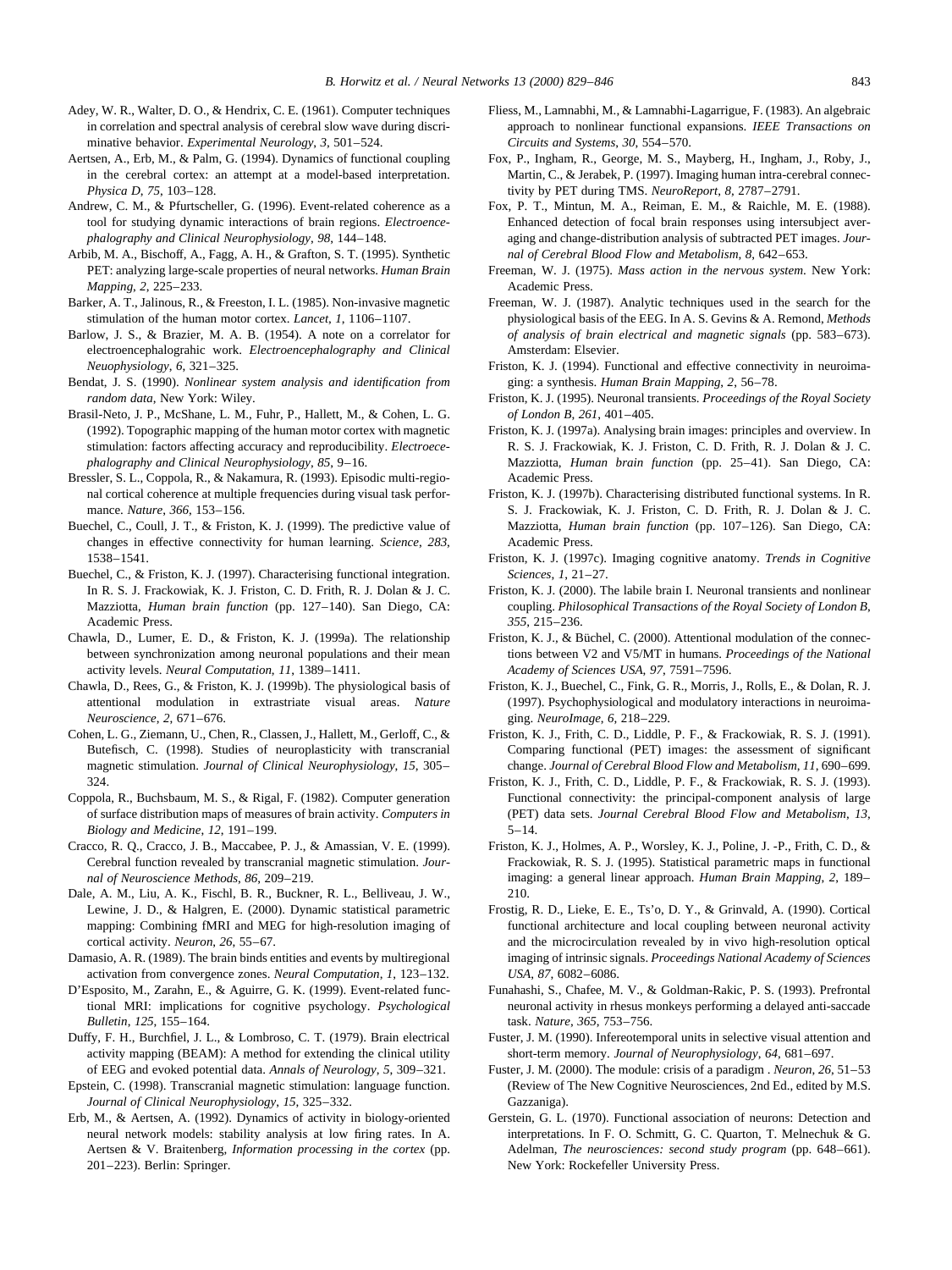- Gevins, A., Le, J., Brickett, P., Reutter, B., & Desmond, J. (1991). Seeing through the skull: Advanced EEGs use MRIs to accurately measure cortical activity from the scalp. *Brain Topography*, *4*, 125–131.
- Gevins, A., Smith, M. E., McEvoy, L. K., Leong, H., & Le, J. (1999). Electroencephalographic imaging of higher brain function. *Philosophical Transactions of the Royal Society of London B*, *354*, 1125–1133.
- Gevins, A. S., & Bressler, S. L. (1988). Functional togography of the human brain. In G. Pfurtscheller & F. H. Lopes da Silva, *Functional brain imaging* (pp. 99–116). Bern: Hans Luber.
- Gevins, A. S., Cutillo, B. A., Bressler, S. L., Morgan, N. H., White, R. M., Illes, J., & Greer, D. S. (1989). Event-related covariances during a bimanual visuomotor task. II. Preparation and feedback. *Electroencephalography and Clinical Neurophysiology*, *74*, 147–160.
- Gevins, A. S., Doyle, J. C., Cutillo, B. A., Schaffer, R. E., Tannehill, R. S., & Bressler, S. L. (1985). Neurocognitive pattern analysis of a visuospatial task: rapidly-shifting foci of evoked correlations between electrodes. *Psychophysiology*, *22*, 32–43.
- Grinvald, A., Frostig, R. D., Lieke, E., & Hildesheim, R. (1988). Optical imaging of neuronal activity. *Physiological Reviews*, *68*, 1285–1366.
- Grinvald, A., Frostig, R. D., Siegel, R. M., & Bartfield, E. (1991). Highresolution optical imaging of functional brain architecture in the awake monkey. *Proceedings of the National Academy of Sciences USA*, *88*, 11559–11563.
- Gur, R. C., Gur, R. E., Rosen, A. D., Warach, S., Alavi, A., Greenberg, J., & Reivich, M. (1983). A cognitive-motor network demonstrated by positron emission tomography. *Neuropsychologia*, *21*, 601–606.
- Haenny, P. E., Maunsell, J. H., & Schiller, P. H. (1988). State dependent activity in monkey visual cortex. II. Retinal and extraretinal factors in V4. *Experimental Brain Research*, *69*, 245–259.
- Haglund, M. M. (1997). Intraoperative optical imaging of epileptiform and functional activity. *Neurosurgery Clinics of North America*, *8*, 413– 420.
- Haglund, M. M., Ojemann, G. A., & Hochman, D. W. (1992). Optical imaging of epileptiform and functional activity in human cerebral cortex. *Nature*, *358*, 668–671.
- Hagoort, P., Brown, C. M., & Osterhout, L. (1999). The neurocognition of syntactic processing. In C. M. Brown & P. Hagoort, *The neurocognition of language* (pp. 273–316). Oxford: Oxford University Press.
- Haken, H. (1983). *Synergistics: an introduction*, Berlin: Springer.

Haken, H. (1996). *Principles of brain functioning*, Berlin: Springer.

- Hamalainen, M., Hari, R., Ilmoniemi, R. J., Knuutila, J., & Lounasmaa, O. V. (1993). Magnetoencephalography-theory, instrumentation, and applications to noninvasive studies of the working human brain. *Reviews of Modern Physics*, *65*, 413–497.
- Hari, R. (1996). MEG in the study of human cortical function. *Electroencephalography and Clinical Neurophysiology (Supplement)*, *47*, 47–54.
- Haxby, J. V., Grady, C. L., Horwitz, B., Ungerleider, L. G., Mishkin, M., Carson, R. E., Herscovitch, P., Schapiro, M. B., & Rapoport, S. I. (1991). Dissociation of object and spatial visual processing pathways in human extrastriate cortex. *Proceedings of the National Academy of Science USA*, *88*, 1621–1625.
- Haxby, J. V., Ungerleider, L. G., Horwitz, B., Rapoport, S. I., & Grady, C. L. (1995). Hemispheric differences in neural systems for face working memory: a PET–rCBF Study. *Human Brain Mapping*, *3*, 68–82.
- Hayduk, L. (1987). *Structural equation modeling with LISREL*, Baltimore, MD: The Johns Hopkins University Press.
- Heinze, H. J., Mangun, G. R., Burchert, W., Hinrichs, H., Scholz, M., Munte, T. F., Gos, A., Scherg, M., Johannes, S., Hundeshagen, H., Gazzaniga, M. S., & Hillyard, S. A. (1994). Combined spatial and temporal imaging of brain activity during visual selective attention in humans. *Nature*, *372*, 543–546.
- Herscovitch, P., Markham, J., & Raichle, M. E. (1983). Brain blood flow measured with intravenous O-15 water: I. Theory and error analysis. *Journal of Nuclear Medicine*, *24*, 782–789.
- Horwitz, B. (1990). Simulating functional interactions in the brain: a model for examining correlations between regional cerebral metabolic rates. *International Journal of Biomedical Computing*, *26*, 149–170.
- Horwitz, B. (1994). Data analysis paradigms for metabolic-flow data: combining neural modeling and functional neuroimaging. *Human Brain Mapping*, *2*, 112–122.
- Horwitz, B., Grady, C. L., Haxby, J. V., Ungerleider, L. G., Schapiro, M. B., Mishkin, M., & Rapoport, S. I. (1992a). Functional associations among human posterior extrastriate brain regions during object and spatial vision. *Journal of Cognitive Neuroscience*, *4*, 311–322.
- Horwitz, B., Rumsey, J. M., & Donohue, B. C. (1998). Functional connectivity of the angular gyrus in normal reading and dyslexia. *Proceedings of the National Academy of Sciences USA*, *95*, 8939–8944.
- Horwitz, B., Soncrant, T. T., & Haxby, J. V. (1992b). Covariance analysis of functional interactions in the brain using metabolic and blood flow data. In F. Gonzalez-Lima, T. Finkenstaedt & H. Scheich, *Advances in metabolic mapping techniques for brain imaging of behavioral and learning functions* (pp. 189–217). Dordrecht: Kluwer.
- Horwitz, B., & Sporns, O. (1994). Neural modeling and functional neuroimaging. *Human Brain Mapping*, *1*, 269–283.
- Horwitz, B., & Tagamets, M. -A. (1999). Predicting human functional maps with neural net modeling. *Human Brain Mapping*, *8*, 137–142.
- Horwitz, B., Tagamets, M. -A., & McIntosh, A. R. (1999). Neural modeling, functional brain imaging, and cognition. *Trends in Cognitive Sciences*, *3*, 91–98.
- Howseman, A., & Bowtell, R. W. (1999). Functional magnetic resonance imaging: imaging techniques and contrast mechanisms. *Philosophical Transactions of the Royal Society of London B*, *354*, 1179–1194.
- Ilmoniemi, R. J., Virtanen, J., Ruohonen, J., Karhu, J., Aronen, H. J., Naatanen, R., & Katila, T. (1997). Neuronal responses to magnetic stimulation reveal cortical reactivity and connectivity. *NeuroReport*, *8*, 3537–3540.
- Jahanshahi, M., & Rothwell, J. (2000). Transcranial magnetic stimulation studies of cognition: an emerging field. *Experimental Brain Research*, *131*, 1–9.
- Jirsa, V. K., Friedrich, R., & Haken, H. (1995). Reconstruction of the spatio-temporal dynamics of a human magnetoencephalogram. *Physica D*, *89*, 100–122.
- Joreskog, K., & Sorbom, D. (1979). *Advances in factor analysis and structural equation models*. Cambridge, MA: Abt Publishers.
- Josephs, O., & Henson, R. N. A. (1999). Event-related functional magnetic resonance imaging: modeling, inference and optimization. *Philosophical Transactions of the Royal Society of London B*, *354*, 1215–1228.
- Jueptner, M., & Weiller, C. (1995). Does measurement of regional cerebral blood flow reflect synaptic activity? Implications for PET and fMRI. *NeuroImage*, *2*, 148–156.
- Kelso, J. A. S. (1995). *Dynamic patterns: the self-organisation of brain and behaviour*. Cambridge, MA: MIT Press.
- Kutas, M., & Hillyard, S. M. (1980). Reading senseless sentences: brain potentials reflect semantic anomaly. *Science*, *207*, 203–205.
- Kwong, K. K., Belliveau, J. W., Chesler, D. A., Goldberg, I. E., Weiskoff, R. M., Poncelet, B. P., Kennedy, D. N., Hoppel, B. E., Cohen, M. S., Turner, R., Cheng, H. -M., Brady, T. J., & Rosen, B. R. (1992). Dynamic magnetic resonance imaging of human brain activity during primary sensory stimulation. *Proceedings of the National Academy of Sciences USA*, *89*, 5675–5679.
- Lagreze, H. L., Hartmann, A., Anzinger, G., Schaub, A., & Deister, A. (1993). Functional cortical interaction patterns in visual perception and visuospatial problem solving. *Journal of the Neurological Sciences*, *114*, 25–35.
- Livanov, M. N. (1977). *Spatial organization of cerebral processes*, New York: Wiley.
- London, J. A., Zecevic, D., & Cohen, L. B. (1987). Simultaneous optical recording of activity from many neurons during feeding in Navanax. *Journal of Neuroscience*, *7*, 649–661.
- Magistretti, P. J., & Pellerin, L. (1999). Cellular mechanisms of brain energy metabolism and their relevance to functional brain imaging. *Philosophical Transactions of the Royal Society of London B*, *354*, 1155–1163.
- Malonek, D., & Grinvald, A. (1996). Interactions between electrical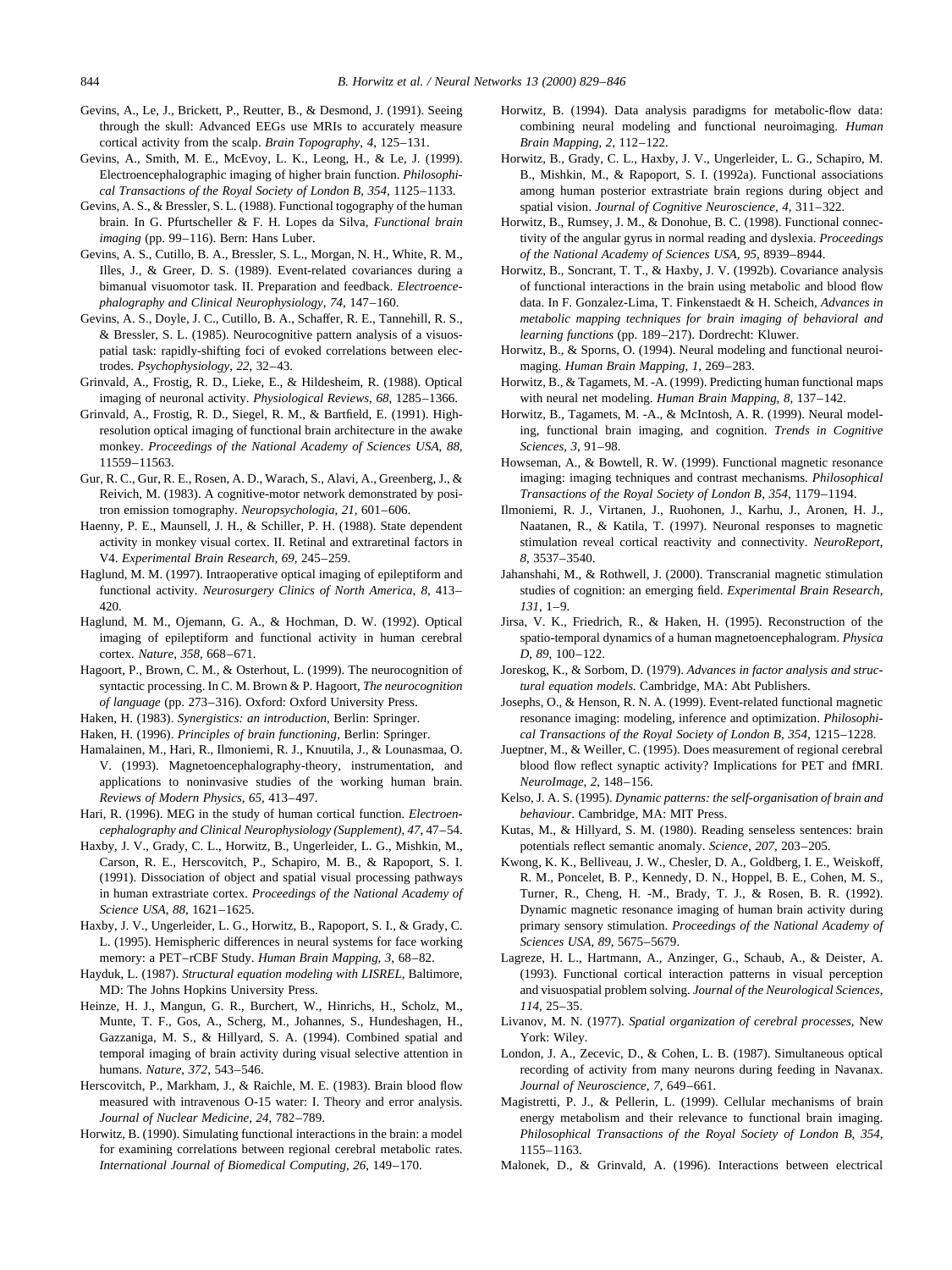activity and cortical microcirculation revealed by imaging spectroscopy: implications for functional brain mapping. *Science*, *272*, 551– 554.

- von der Malsburg, C. (1985). Nervous structures with dynamical links. *Berichte der Bunsen-Gesellschaft fuer Physikalische Chemie*, *89*, 703–710.
- Mansfield, P. (1977). Multi-planar image formation using NMR spin echoes. *Journal of Physics*, *C10*, L55–L58.
- Mata, M., Fink, D. J., Gainer, H., Smith, C. B., Davidsen, L., Savaki, H., Schwartz, W. J., & Sokoloff, L. (1980). Activity-dependent energy metabolism in rat posterior pituitary primarily reflects sodium pump activity. *Journal of Neurochemistry*, *34*, 213–215.
- McIntosh, A. R., Bookstein, F. L., Haxby, J. V., & Grady, C. L. (1996). Spatial pattern analysis of functional brain images using partial least squares. *NeuroImage*, *3*, 143–157.
- McIntosh, A. R., & Gonzalez-Lima, F. (1991). Structural modeling of functional neural pathways mapped with 2-deoxyglucose: effect of acoustic startle habituation on the auditory system. *Brain Research*, *547*, 295–302.
- McIntosh, A. R., & Gonzalez-Lima, F. (1994). Structural equation modeling and its application to network analysis in functional brain imaging. *Human Brain Mapping*, *2*, 2–22.
- McIntosh, A. R., Grady, C. L., Ungerleider, L. G., Haxby, J. V., Rapoport, S. I., & Horwitz, B. (1994). Network analysis of cortical visual pathways mapped with PET. *Journal of Neuroscience*, *14*, 655–666.
- Mesulam, M. -M. (1990). Large-scale neurocognitive networks and distributed processing for attention, language, and memory. *Annals of Neurology*, *28*, 597–613.
- Mitzdorf, U. (1988). Evoked potentials and their physiological causes: an access to delocalized cortical activity. In E. Basar *Springer Series in Brain Dynamics 1* (pp. 140–153). Berlin: Springer-Verlag.
- Monchi, O., Taylor, J. G., & Dagher, A. (2000). A neural model of working memory processes in normal subjects, Parkinson's disease and schizophrenia for fMRI design and predictions. *Neural Networks*, *13*, 953– 973.
- Mosher, J. C., Leahy, R. M., & Lewis, P. S. (1999). EEG and MEG: forward solutions for inverse methods. *IEEE Transactions in Biomedical Engineering*, *46*, 245–259.
- Mottaghy, F. M., Hungs, M., Bruegmann, M., Sparing, R., Boroojerdi, B., Foltys, H., Huber, W., & Toepper, R. (1999). Facilitation of picture naming after repetitive transcranial magnetic stimulation. *Neurology*, *53*, 1806–1812.
- Muller-Gerking, J., Martinerie, J., Neuenschwander, S., Pezard, L., Rebault, B., & Varela, F. J. (1996). Detecting non-linearities in neuro-electric signals: a study of synchronous local field potentials. *Physica D*, *94*, 65–81.
- Nunez, P. (1981). *Electric fields of the brain*, New York: Oxford University Press.
- Nunez, P. L. (1990). Physical principles and neurophysiological mechanisms underlying event-related potentials. In J. W. Rohrbaugh, R. Parasuraman & R. Johnson Jr, *Event-related brain potentials* (pp. 19–36). New York: Oxford University Press.
- Ogawa, S., Menon, R. S., Tank, D. W., Kim, S. -G., Merkle, H., Ellermann, J. M., & Ugurbil, K. (1993). Functional brain mapping by blood oxygenation level-dependent contrast magnetic resonance imaging. *Biophysical Journal*, *64*, 803–812.
- Ogawa, S., Tank, D. W., Menon, R., Ellermann, J. M., Kim, S. -G., Merkle, H., & Ugurbil, K. (1992). Intrinsic signal changes accompanying sensory stimulation: Functional brain mapping with magnetic resonance imaging. *Proceedings of the National Academy of Sciences USA*, *89*, 5951–5955.
- Pascual-Leone, A., Bartres-Faz, D., & Keenan, J. P. (1999). Transcranial magnetic stimulation: studying the brain-behavior relationship by induction of virtual lesions. *Philosophical Transactions of the Royal Society of London B*, *354*, 1229–1238.
- Pascual-Leone, A., Walsh, V., & Rothwell, J. (2000). Transcranial magnetic stimulation in cognitive neuroscience — virtual lesion,

chronometry, and functional connectivity. *Current Opinion in Neurobiology*, *10*, 232–237.

- Paus, T., Jech, R., Thompson, C., Comeau, R., Peters, T., & Evans, A. (1997). Transcranial magnetic stimulation during positron emission tomography: a new method for studying connectivity of the human cerebral cortex. *Journal of Neuroscience*, *17*, 3178–3184.
- Paus, T., Jech, R., Thompson, C. J., Comeau, R., Peters, T., & Evans, A. C. (1998). Dose-dependent reduction of cerebral blood flow during rapidrate transcranial magnetic stimulation of the human sensorimotor cortex. *Journal of Neurophysiology*, *79*, 1102–1107.
- Pfurtscheller, G., & Andrew, C. (1999). Event-related changes of band power and coherence: methodology and interpretation. *Journal of Clinical Neurophysiology*, *16*, 512–519.
- Phelps, M. E., Huang, S. C., Hoffman, E. J., Selin, M. S., Sokoloff, L., & Kuhl, D. E. (1979). Tomographic measurement of local glucose metabolic rate in humans with (F-18)2-fluoro-2-deoxy-D-glucose: validation of method. *Annals of Neurology*, *6*, 371–388.
- Picton, T. W., Lins, O. G., & Scherg, M. (1995). The recording and analysis of event-related potentials. In F. Boller & J. Grafman, *Handbook of Neuropsychology, V. 10* (pp. 3–73). Amsterdam: Elsevier Science B. V.
- Posner, M. I., Petersen, S. E., Fox, P. T., & Raichle, M. E. (1988). Localization of cognitive operations in the human brain. *Science*, *240*, 1627– 1631.
- Raichle, M. E., Martin, W. R. W., Herscovitch, P., Mintun, M. A., & Markham, J. (1983). Brain blood flow measured with intravenous O-15 water: II. Implementation and validation. *Journal of Nuclear Medicine*, *24*, 790–798.
- Reivich, M., Kuhl, D., Wolf, A., Greenberg, J., Phelps, M., Ido, T., Casella, V., Hoffman, E., Alavi, A., & Sokoloff, L. (1979). The  $\lceil {^{18}F} \rceil$  fluorodeoxyglucose method for the measurement of local cerebral glucose utilization in man. *Circulation Research*, *44*, 127–137.
- Riehle, A., Grun, S., Diesmann, M., & Aertsen, A. (1997). Spike synchronization and rate modulation differentially involved in motor cortical function. *Science*, *278*, 1950–1953.
- Roberts, T. P. L., Poeppel, D., & Rowley, H. A. (1998). Magnetoencephalography and magnetic source imaging. *Neuropsychiatry, Neuropsychology and Behavioral Neurology*, *11*, 49–64.
- Rosen, B. R., Buckner, R. L., & Dale, A. M. (1998). Event-related functional MRI: Past, present, and future. *Proceedings of the National Academy of Sciences USA*, *95*, 773–780.
- Roy, C. S., & Sherrington, C. S. (1890). On the regulation of the blood supply of the brain. *Journal of Physiology (London)*, *11*, 85–105.
- Rugg, M. D. (1999). Functional neuroimaging in cognitive neuroscience. In C. M. Brown & P. Hagoort, *The neurocognition of language* (pp. 15– 36). Oxford: Oxford University Press.
- Salmelin, R., Service, E., Kiesila, P., Uutela, K., & Salonen, O. (1996). Impaired visual word processing in dyslexia revealed with magnetoencephalography. *Annals of Neurology*, *40*, 157–162.
- Schiff, S. J., So, P., Chang, T., Burke, R. E., & Sauer, T. (1996). Detecting dynamical interdependence and generalized synchrony though mutual prediction in a neuronal ensemble. *Physical Review E*, *54*, 6708–6724.
- Sokoloff, L., Reivich, M., Kennedy, C., Des Rosiers, M. H., Patlak, C. S., Pettigrew, K. D., Sakurada, O., & Shinohara, M. (1977). The [14- C]deoxyglucose method for the measurement of local cerebral glucose utilization: Theory, procedure and normal values in the conscious and anesthetized albino rat. *Journal of Neurochemistry*, *28*, 897–916.
- Stevens, C. F. (1994). What form should a cortical theory take? In C. Koch & J. L. Davies, *Large-scale neuronal theories of the brain* (pp. 239– 255). Cambridge, MA: MIT Press.
- Tagamets, M. -A., & Horwitz, B. (1998). Integrating electrophysiological and anatomical experimental data to create a large-scale model that simulates a delayed match-to-sample human brain imaging study. *Cerebral Cortex*, *8*, 310–320.
- Tagamets, M. -A., & Horwitz, B. (2000). A model of working memory: bridging the gap between electrophysiology and human brain imaging. *Neural Networks*, *13*, 941–952.